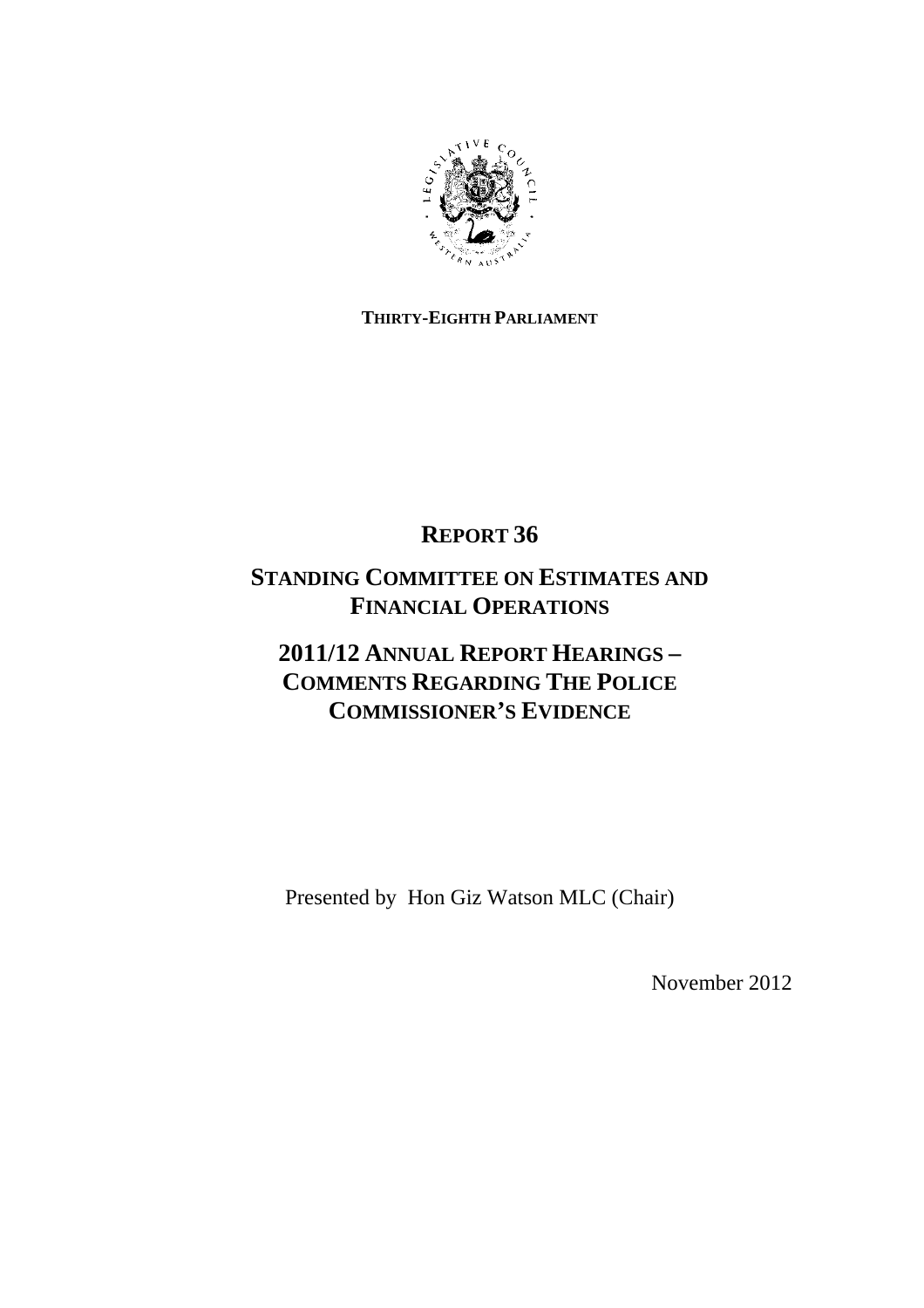# **STANDING COMMITTEE ON ESTIMATES AND FINANCIAL OPERATIONS**

#### **Date first appointed:**

#### **30 June 2005**

#### **Terms of Reference:**

The following is an extract from Schedule 1 of the Legislative Council Standing Orders:

#### "**2. Standing Committee on Estimates and Financial Operations**

- 2.1 An *Estimates and Financial Operations Committee* is established.
- 2.2 The Committee consists of 5 Members, 3 of whom shall be non-government Members.
- 2.3 The functions of the Committee are to consider and report on
	- (a) the estimates of expenditure laid before the Council each year;
	- (b) any matter relating to the financial administration of the State;
	- (c) any bill or other matter relating to the foregoing functions referred by the House;
	- (d) to consult regularly with the Auditor General and any person holding an office of a like character."

#### **Members as at the time of this inquiry:**

| Hon Giz Watson MLC (Chair) | Hon Philip Gardiner MLC (Deputy Chair) |
|----------------------------|----------------------------------------|
| Hon Liz Behjat MLC         | Hon Ljiljanna Ravlich MLC              |

Hon Ken Travers MLC

#### **Staff as at the time of this inquiry:**

| Steve Hales (Advisory Officer) | Samantha Parsons (Committee Clerk) |
|--------------------------------|------------------------------------|
|--------------------------------|------------------------------------|

#### **Address:**

Parliament House, Perth WA 6000, Telephone (08) 9222 7222 lcco@parliament.wa.gov.au Website: http://www.parliament.wa.gov.au

#### **ISBN 978-1-922047-25-0**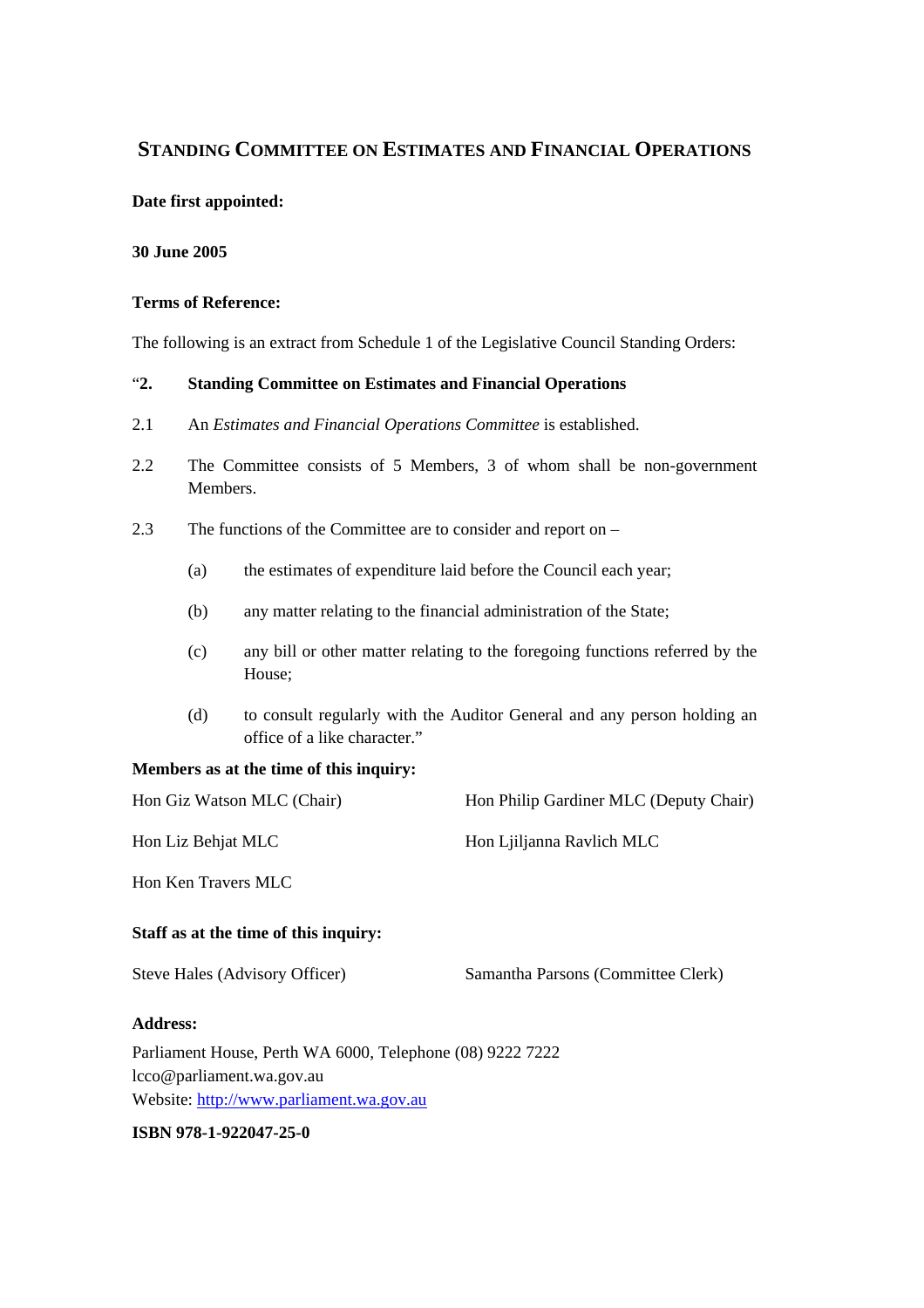# **CONTENTS**

| 1 COMMENTS REGARDING THE POLICE COMMISSIONER'S EVIDENCE 1    |
|--------------------------------------------------------------|
|                                                              |
| APPENDIX 2 TRANSCRIPT OF RADIO INTERVIEW WITH THE MINISTER   |
| APPENDIX 3 TRANSCRIPT OF RADIO INTERVIEW WITH THE PREMIER 19 |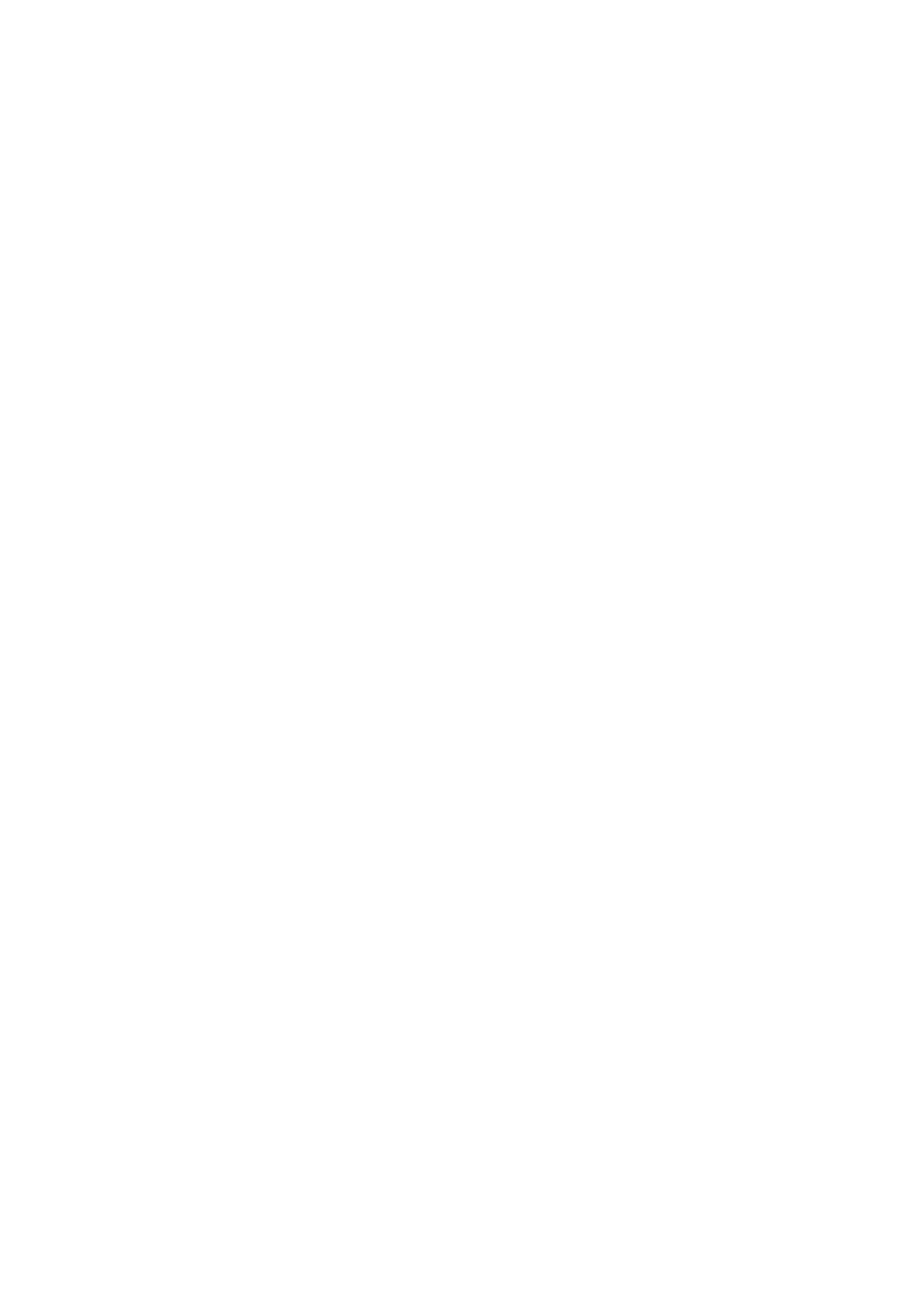#### **REPORT OF THE STANDING COMMITTEE ON ESTIMATES AND FINANCIAL OPERATIONS**

#### **IN RELATION TO THE**

#### **2011/12 ANNUAL REPORT HEARINGS – COMMENTS REGARDING THE POLICE COMMISSIONER'S EVIDENCE**

#### **1 COMMENTS REGARDING THE POLICE COMMISSIONER'S EVIDENCE**

- 1.1 The Standing Committee on Estimates and Financial Operations wishes to express its appreciation to the Commissioner of Police for his full and frank evidence provided at the annual report hearing on Thursday, 11 October 2012.
- 1.2 The Government's efficiency dividend was announced in the May 2012 budget. The committee is of the view that the Police Commissioner appropriately answered, as is required, the Committee's questions relating to the impact of the government's efficiency dividend on the operations of the WA Police Service. This was in direct contrast with most of the evidence it received from most other witnesses in other hearings regarding the Government's efficiency dividend. To date, agencies have not provided the committee with information to the same level of detail as the police commissioner on the question of how these savings will be made and what impact they will have on front-line service delivery. This has been of concern to the Committee and is to the detriment of Parliament and the people of this state.
- 1.3 The Standing Committee on Estimates and Financial Operations is an extension of the Legislative Council, and in questioning and holding agencies to account on matters relating to public finances and budget accountability of the Government of the day, provides an important service to the people of Western Australia.
- 1.4 The Committee has serious reservations about the Government being able to achieve the savings planned through the efficiency dividend announced in the 2012/13 Budget in May. As at the conclusion of Annual Report hearings on 11 October 2012, the Committee understands that efficiency dividends of most agencies have not yet been agreed.
- 1.5 Of particular concern to the committee is that by not having the efficiency dividend applied from 1 July, the implementation is further delayed and the spending cuts are likely to be deeper, as they must be made over the remaining months of the 2012/2013 financial year if the budgeted dividend is to be achieved.
- 1.6 The Committee notes the recent comments made by the Premier about the media doorstop by the Commissioner of Police after the Committee hearings, together with those of the Minister for Police last week, and notes that the Premier's statement that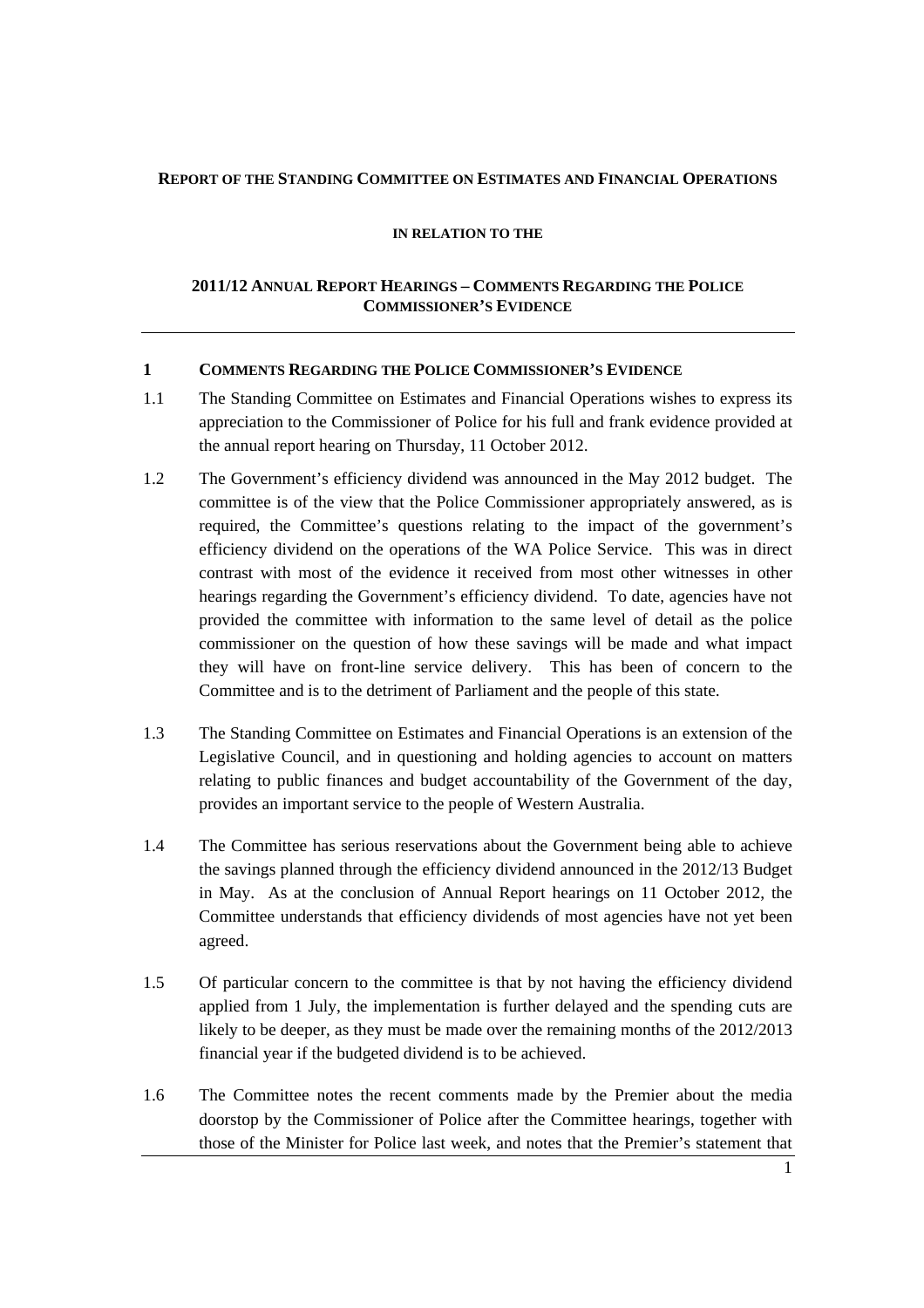the Police Commissioner should "work through the minister" on budgets is understandable in this context.

- 1.7 However, the Committee is concerned that comments such as those made by the Premier with reference to "a clip around the ears" have the potential to intimidate public servants, putting them in an invidious position in respect of their obligations to being answerable to the Parliament and to provide full and frank information. Such comments can also adversely impact on the work of the committee of the Parliament. In this regard, the Committee objects to any attempts by any minister to inhibit its ability to fulfil its terms of reference.
- 1.8 Appended to this report are three appendices; the first one is the Police Commissioner's response to the Committee's Letter, the second and third are transcripts of radio interviews with the Minister for Police and the Premier that discuss the Police Commissioner's evidence.

 $C.$  Watson

**Hon Giz Watson MLC**  Chair 7 November 2012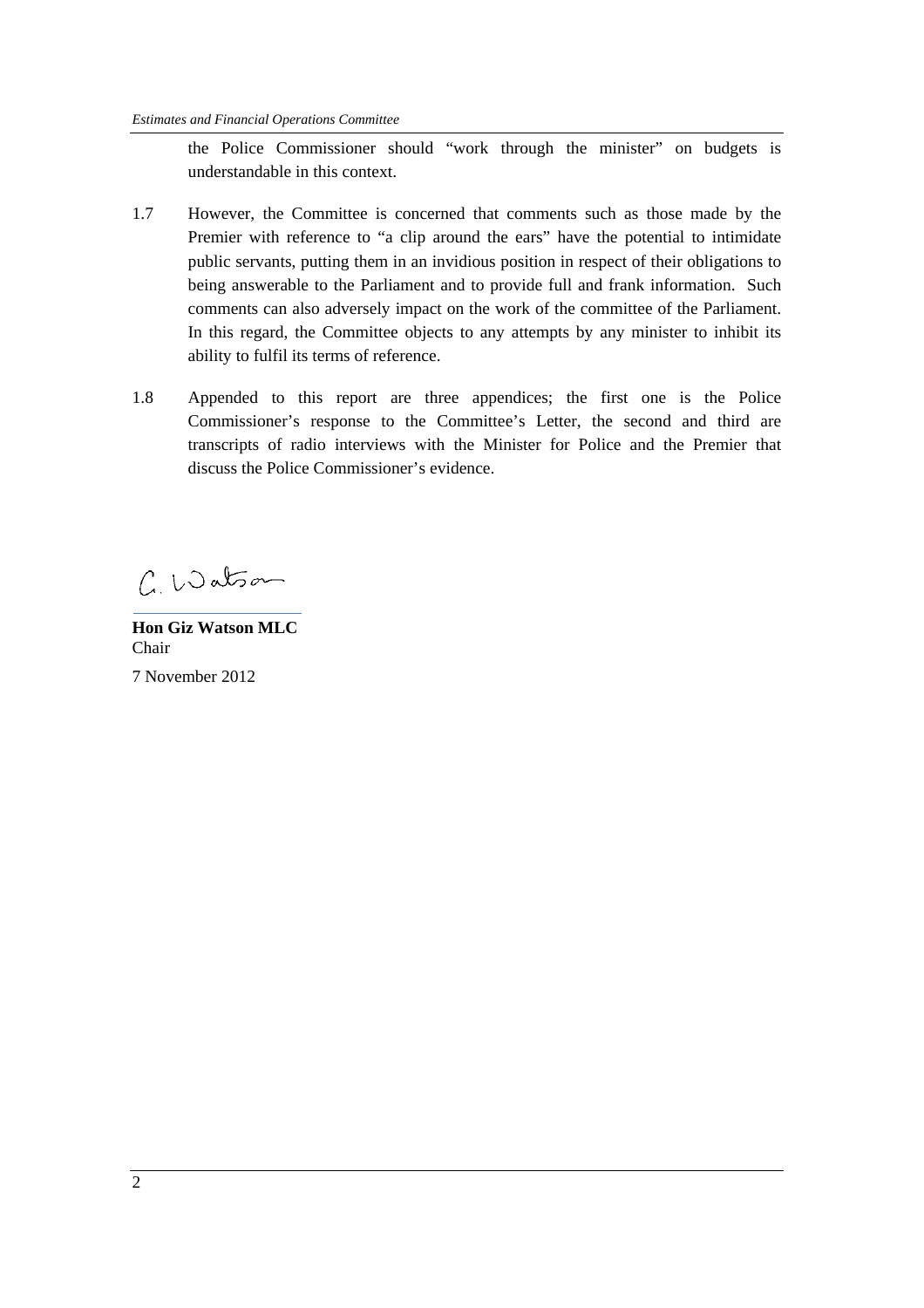# **APPENDIX 1 LETTER FROM POLICE COMMISSIONER**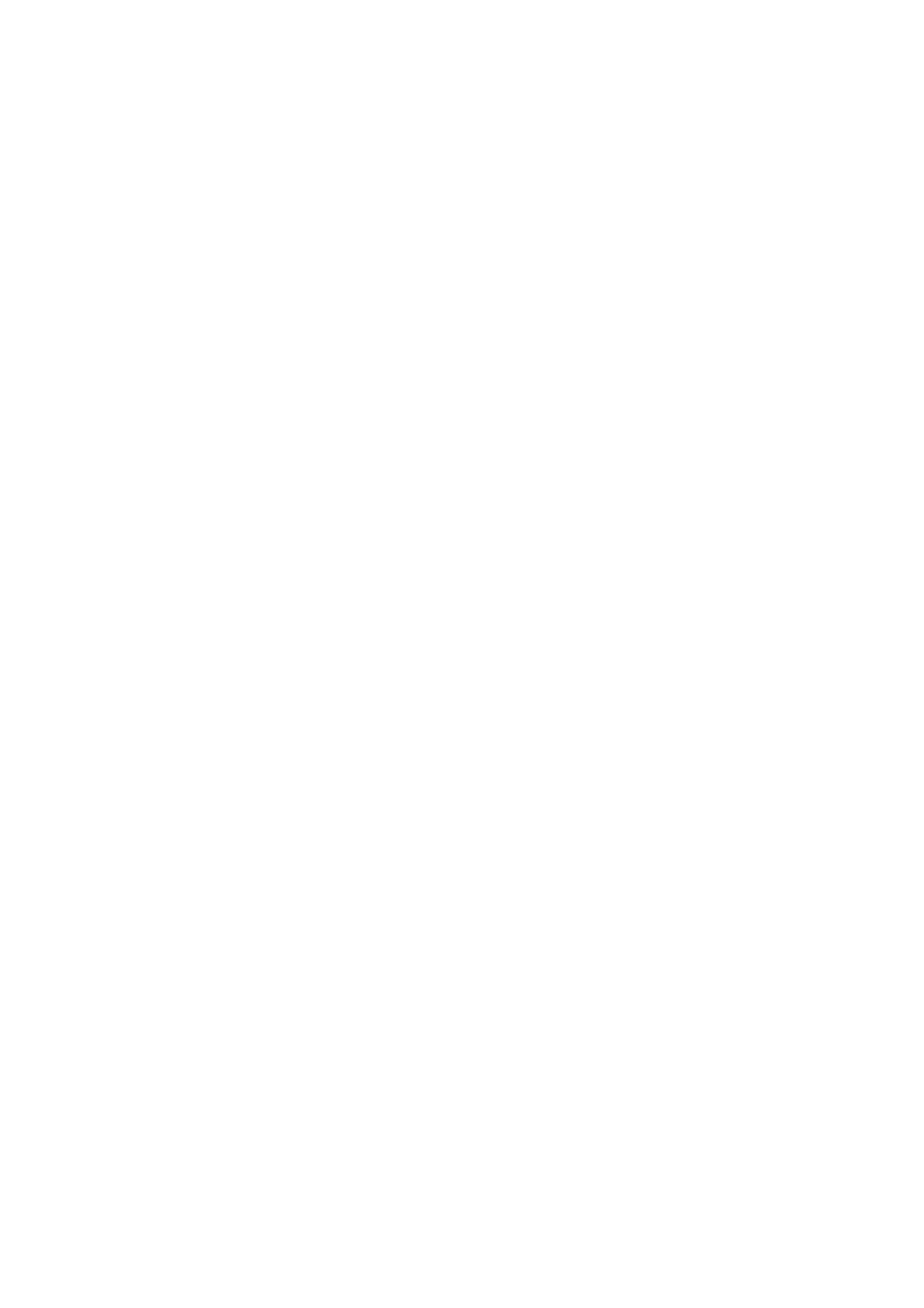# **APPENDIX 1 LETTER FROM POLICE COMMISSIONER**



5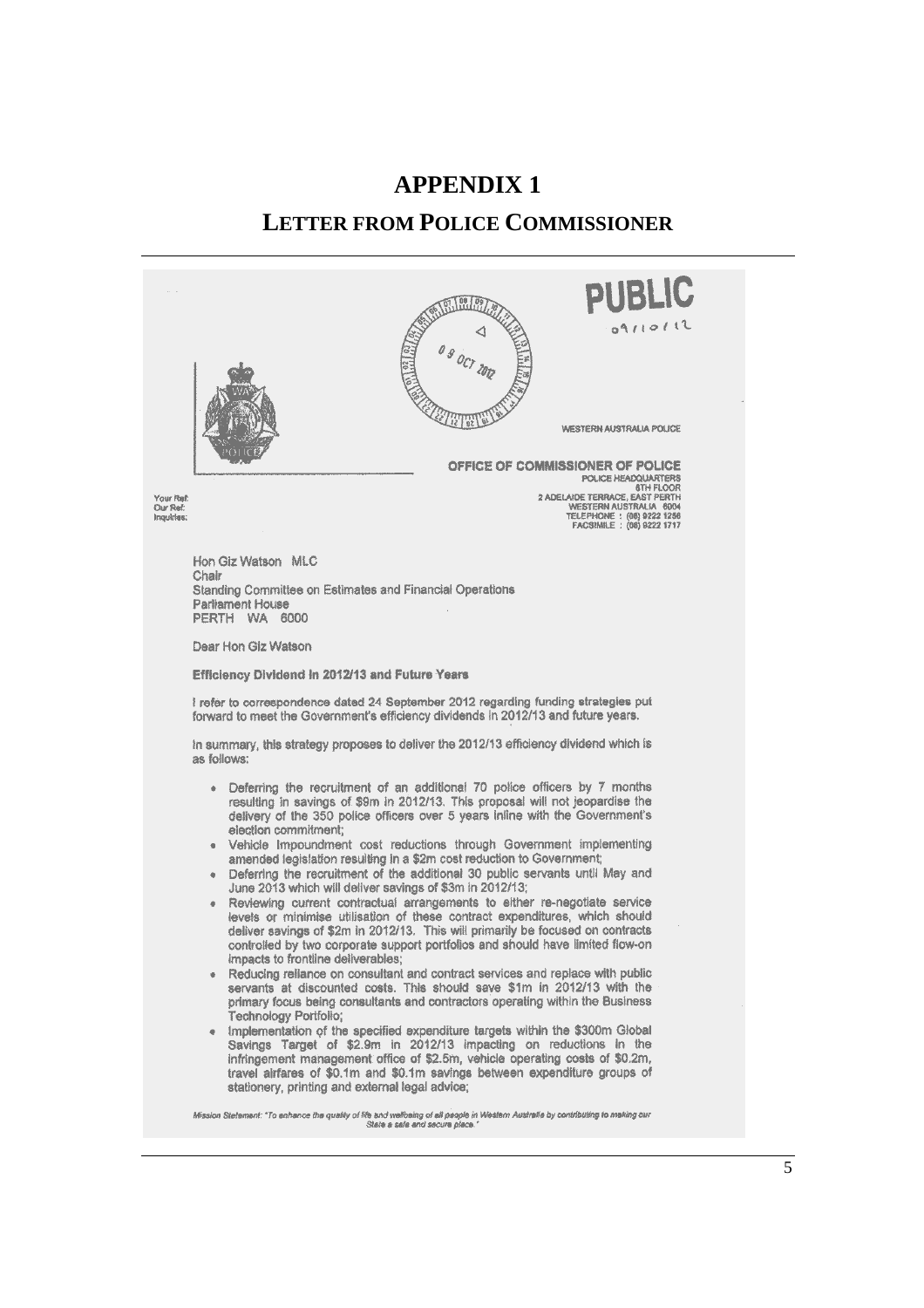$.2.$ 

Application of a 2% efficiency dividend target to all WA Police portfolios  $\bullet$ managed budgets equating to a saving of \$4.9m in 2012/13.

With regards to the future years WA Police will project ongoing savings into the forward years. WA Police is reviewing and evaluating medium to long term strategies to best position the agency to meet the challenging dividend targets over the forward estimates. Further work will also be conducted on the Value for Money recommendations and outcomes from the operational service delivery model.

Forwarded for your information, please..

October, 2012

KARL JOCALLAGHAN APM COMMISSIONER OF POLICE

Mission Statement: "To enhance the quality of life and wellbeing of all people in Western Australia by contributing to making our State a sale and secure place."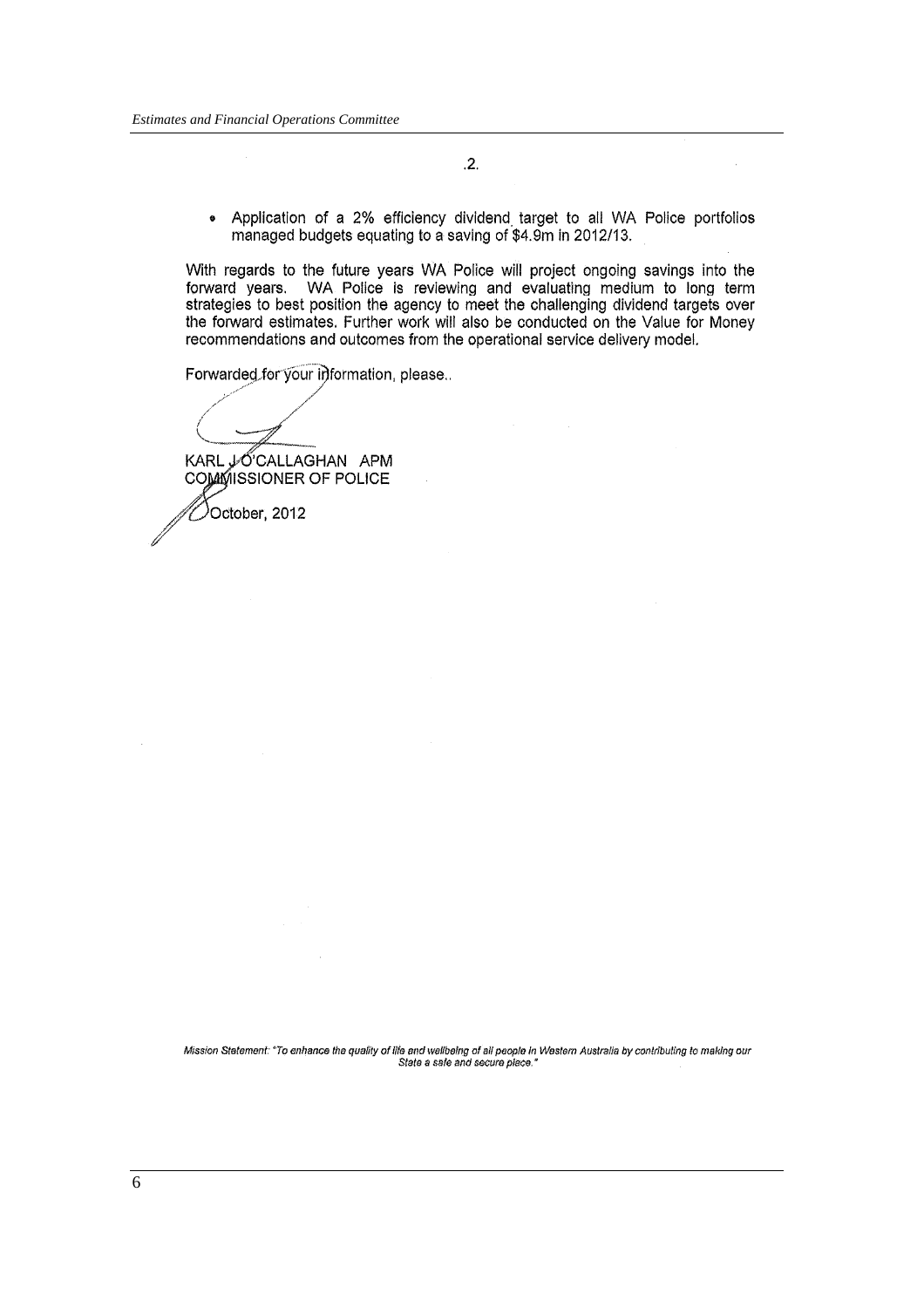# **APPENDIX 2**

# **TRANSCRIPT OF RADIO INTERVIEW WITH THE MINISTER FOR POLICE**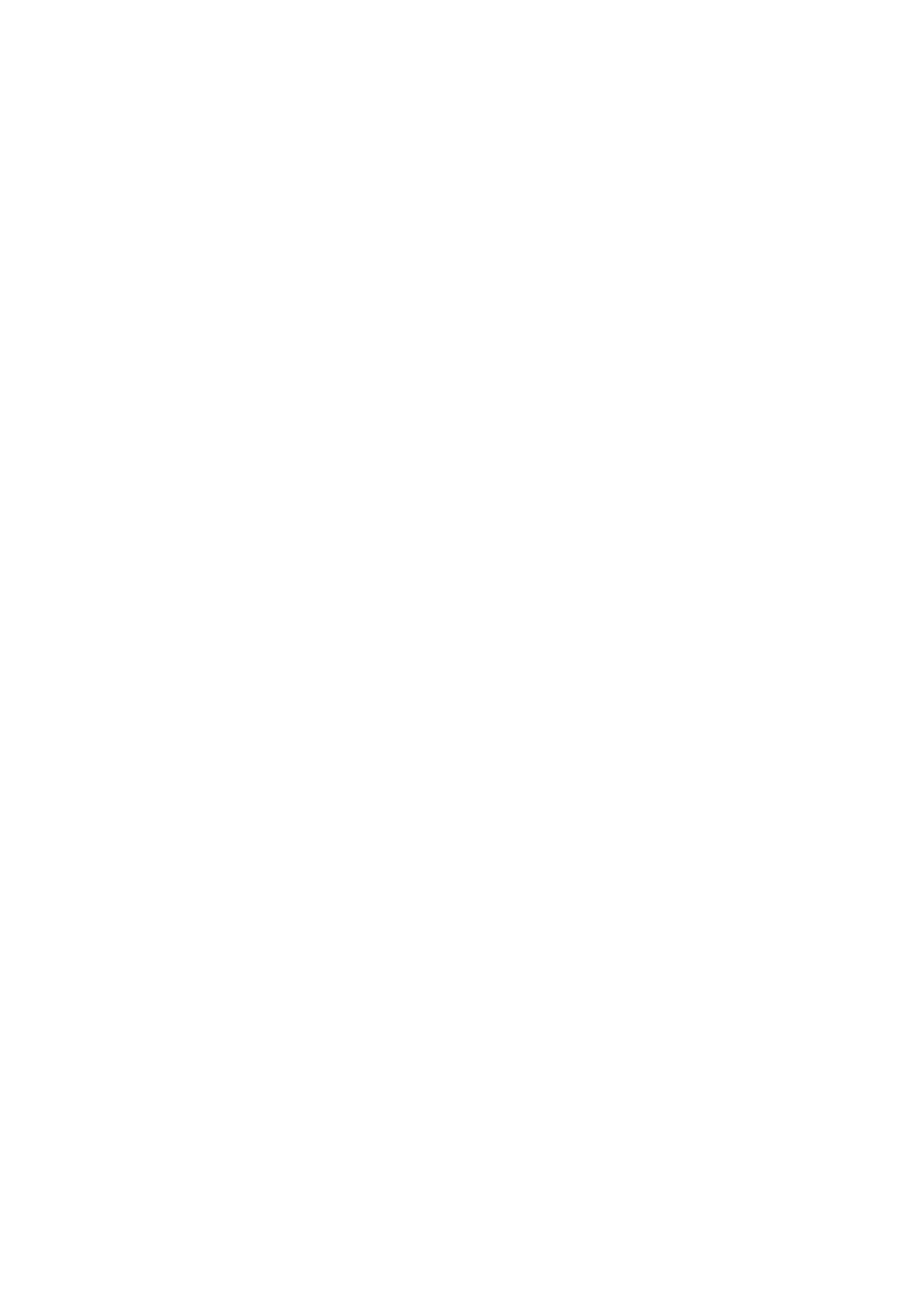# **APPENDIX 2**

# **TRANSCRIPT OF RADIO INTERVIEW WITH THE MINISTER FOR**

# **POLICE**

|                   | Government of Western Australia<br>Department of the Premier and Cabinet<br><b>Media Monitoring Unit</b> |  |
|-------------------|----------------------------------------------------------------------------------------------------------|--|
| <b>TRANSCRIPT</b> |                                                                                                          |  |
| DATE:             | Friday, October 12, 2012                                                                                 |  |
| TIME:             | 8.37am                                                                                                   |  |
| <b>PROGRAM:</b>   | 720 ABC Perth - Mornings (MCGLUE)                                                                        |  |
| <b>SUBJECT:</b>   | <b>HARVEY – Police budget</b>                                                                            |  |

This transcript is produced for information purposes only. Although all care is taken, no warranty as to its accuracy or completeness is given. It is the reader's responsibility to ensure by independent verification that all information is correct before placing any reliance on it.

# JOHN MCGLUE

Well it's been a rough couple of weeks for Liza Harvey, she's a new Minister, she's inherited some of the most contentious legislation the Government was trying to push through Parliament, she's got a significant law and order issue in her own backyard at… Scarborough, which is her electorate and she's been told to chop spending in the police department as part of these Governmentwide budget restraints. And yesterday, her top cop told her that he needed her to cut him some slack and to allow him to continue recruiting police to maintain an adequate frontline presence.

And the Police Minister joins me on the line. [Greetings not transcribed]

You'd have read Karl O'Callaghan's request to you by now asking for relief from the Government's spending cuts, asking for the cap on recruitment to be lifted. What are your thoughts on that request?

# LIZA HARVEY

Well it... it wasn't news to me John, you know, as I have said previously, like, when the last round of efficiency dividend requests were put forward by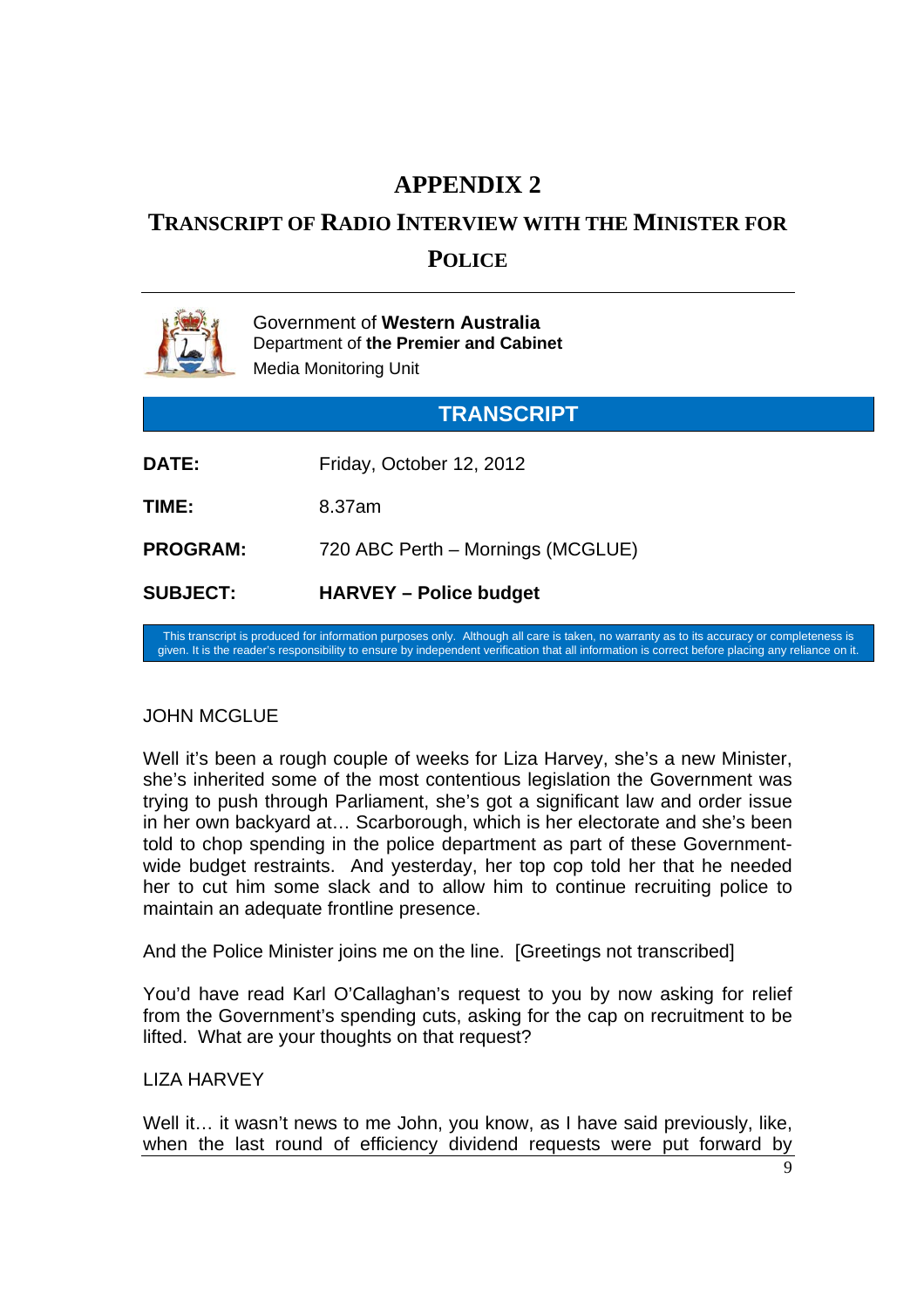Estimates and Financial Operations Committee

Treasury, you know, that started another round of conversations with the executive of police and the Police Commissioner. Now earlier this week I requested of the Commissioner that he put together a submission for me and he has done so. That arrived on my desk yesterday. I've read that submission, but the content of that submission was basically a summary of our discussions to that point in time.

#### JOHN MCGLUE

So what are your thoughts on it?

#### LIZA HARVEY

Well... I'm in an ongoing process at the moment. The way that these things work, is Treasury put their requests through to Ministers regarding the management of their budget. We then have to go through a process... it goes through the Economic and Expenditure Review Committee, it goes to Cabinet, you know, then there's… an executive decision by the members of Cabinet, you know, we are in that process at present and the… discussion and the scaremongering that's going out there in the community at the moment with respect to how we are going to manage the… the request of Treasury is… is not very helpful to the process.

#### JOHN MCGLUE

Well lets... let's talk about your management of this... let's talk about the process that you would go through now. I'm trying to understand, I guess, Minister… are you going to consider this request strictly on its merits or are you wedded to the cuts in solidarity, I guess, with your Cabinet colleagues, all of whom are facing similar forced cuts in spending? How are you going to manage this, are you going to toe the line of Cabinet or are you going to… to look at this request in isolation of that?

#### LIZA HARVEY

Well ultimately my role as Minister for Police is to look after my portfolio and to make strong representations to be my Cabinet colleagues about the needs and the requirements of my portfolio, and that is what I intend to do. And I…

#### **JOHN McGLUE**

Okay, so do you agree with… are you going to… do you sense that you… you will agree with the Police Commissioner that going a step too... you may be going a step too far in terms of cuts by imposing a limit on the number of police he can recruit?

# LIZA HARVEY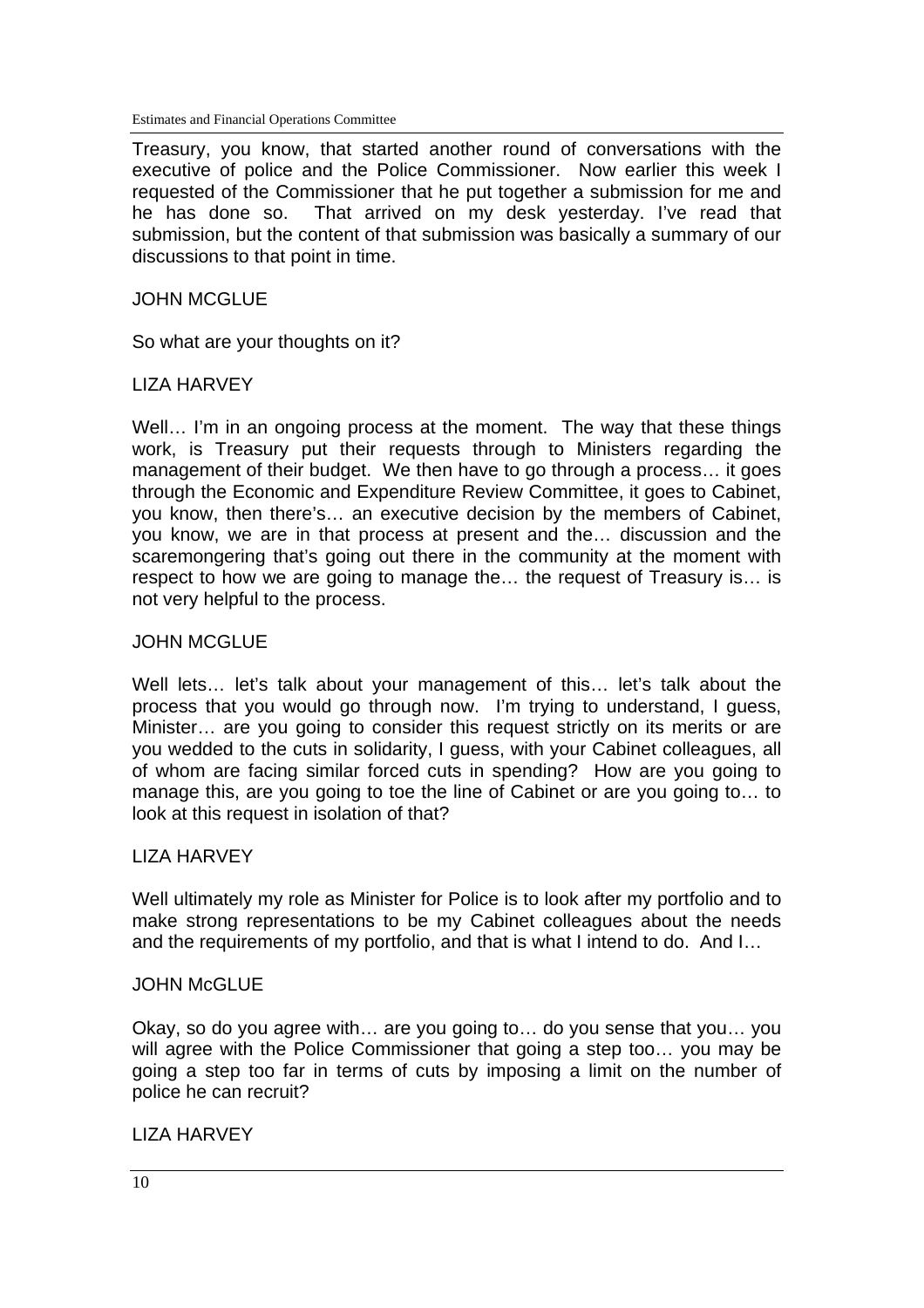I actually think that the Commissioner has come out and spoken somewhat prematurely on this matter. Like, we… this is all part of an ongoing discussion. You know, the request was made of Treasury with respect to the freeze on recruitment. Obviously we also had an election commitment that we are committed to achieving, around recruiting an additional 350 police officers by the end of 2014. Now, we're half way through that process at the moment, of recruitment. Now, you know, these requests of Treasury are made because we have to be financially responsible and the Government has to respond to the financial pressures that are placed on us. Now…

# JOHN McGLUE

Why was the… why was the Police Commissioner premature in making this request?

# LIZA HARVEY

He… let's just get clear about this request. This request that was talked about yesterday in the Estimates Committee is basically regarding a submission that the commissioner and I have agreed on that needed to be put together so that I can take that to my Cabinet colleagues and argue the case for police. Now this is what the process that we have been engaged in since Treasury made their request of us around the efficiency dividends. I expect…

# JOHN McGLUE

So was he wrong… was he wrong to make that statement to the Parliamentary Committee?

# LIZA HARVEY

Well, not… the commissioner has to answer the questions of the Parliamentary Committee but, you know, I'm talking… when Treasury put this request on us with respect to the freeze on recruitment a couple of weeks ago, you know, that was when our discussions started about how we could accommodate the requests of Treasury while still maintaining our election commitment and while still ensuring that front line police servicing will not be effected.

Now that parameter, of front line services and leaving every single cop out there on the beat, were our parameters and our requirements so we… this is a juggling act. You know, the police budget is a \$1.17 billion budget, it's been increased by \$240 million since 2008-09. You know, somewhere in there we are trying to find the efficiencies that have been requested of us by Treasury but we need to keep front… foremost in the front of all of our discussions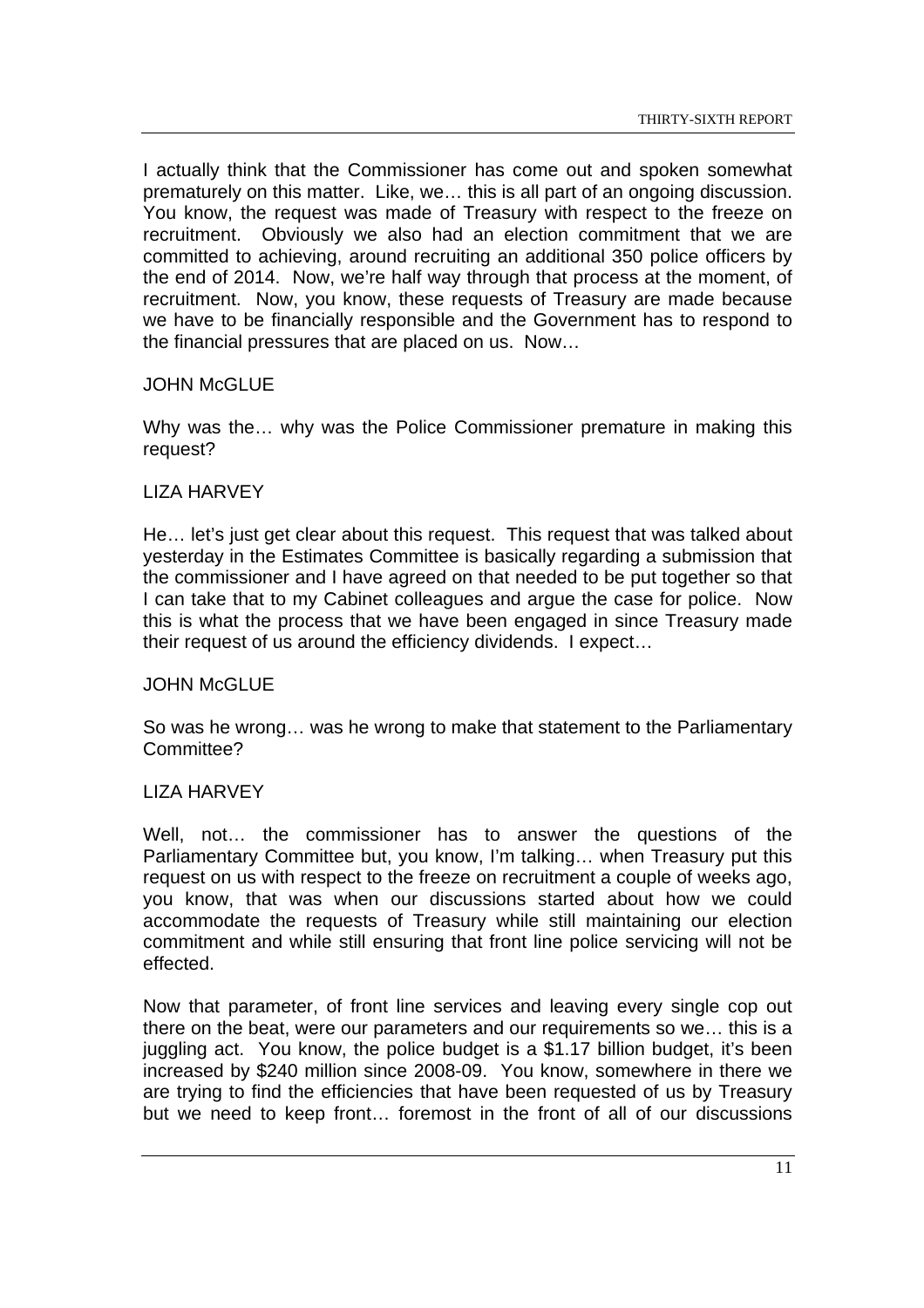community safety and the requirement to keep all of those police officers on the beat.

## **JOHN McGLUE**

And that's exactly what the commissioner was talking about yesterday. He says that he needs this exemption to be able to maintain front line services and the clear reading of that is that if the cuts proceed then front line services will be reeled in. Now, how do you feel about having that as your first major achievement as Police Minister?

# LIZA HARVEY

Well I… my major achievements as Police Commissioner… as Police Minister will be effective financial management of my portfolio and the assurance that the community will receive and all… that front line policing will not be affected. All of those police officers that were employed at the  $30<sup>th</sup>$  of September prior to this request to Treasury being made will still be employed. You know, we need to have a look at future planning for the Police portfolio, we need to ring fence front line servicing. The community expect and, indeed, I see it as my role as Minister to make sure that the community receives effective policing and that they receive an effective response when they call for police assistance. That's what I'm committed to.

You know, in the context of that we need to manage our finances responsibly and the submission that I've discussed with the Commissioner, that I will be taking through the correct process of Cabinet, will be decided upon by executive Government and I expect that I will be judged on the outcome of those discussions because it will be strong representation by me to my Cabinet colleagues that will have me be successful in getting the best outcome for both the Police Service and for my community.

# JOHN McGLUE

Sixteen minutes to nine, you're with John McGlue on ABC local radio. Liza Harvey is my guest, she's the Police Minister. We're talking about the juggling act as she describes it, trying to meet the requirements of State Treasury to chop back spending and also keep the police department and the Police Commissioner happy in relation to making sure there's enough officers on the front line. I'm sure you'll have strong views on this.

Minister, Geof Parry on *Seven News* last night was testing this issue of front line police numbers and had vision of two police officers attending what for all the world to me looked like a Liberal Party campaign meeting in the State Seat of Mirrabooka. Why were those officers attending that meeting?

# LIZA HARVEY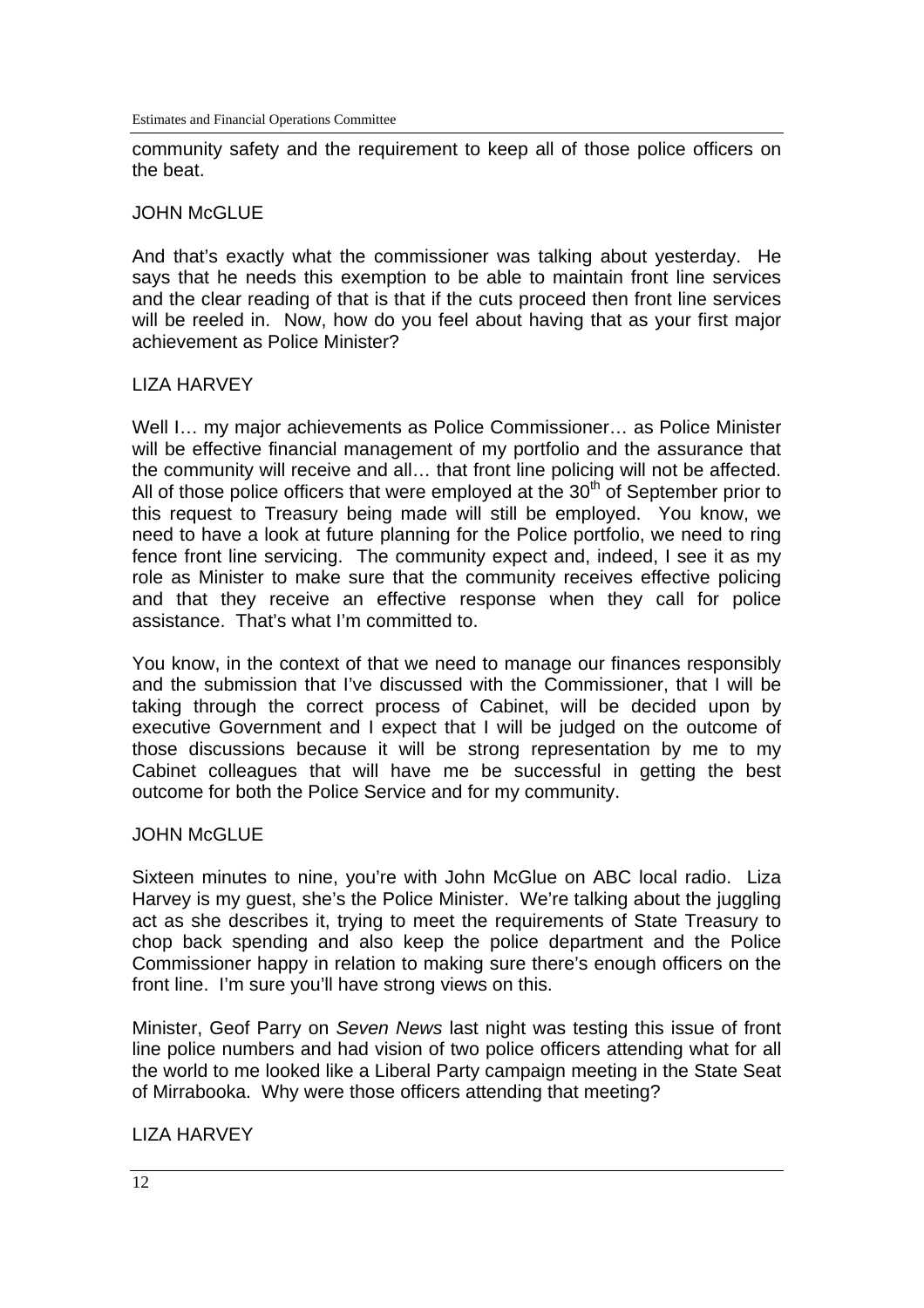Well, let me just be very clear about what that meeting was yesterday. I was invited to a community law and order forum by the member for the North Metro… East Metropolitan Region, Alyssa Hayden. Now, there was the Liberal candidate for that area was present, so were members from the City of Stirling there, and two officers did attend. Those police officers attended entirely of their own volition. They'd seen one of the flyers, they went there as observers and there was no request of me or no direction from me that those police officers attend. They have seen the flyer and they've attended because, for whatever reasons that they attended, I didn't interrogate them on that yesterday.

#### JOHN McGLUE

I've got to say it looked like a campaign meeting to me because your Liberal candidate for Mirrabooka was there. As you say, there were campaign posters. I saw one man walk in with a Liberal Party t-shirt. Maybe it was a meeting of the community of the Liberal Party?

#### LIZA HARVEY

It was a meeting of residents of the Balga community and they were asking me, like, raising issues with me about law and order within that community and, you know, one of the things that really…

#### JOHN McGLUE

Did you think… did you think it was okay for those officers to be there?

#### LIZA HARVEY

Well, that was their decision to be there. They sat in...

#### JOHN McGLUE

No, but did you as Minister… do you… are you happy that they were there as Minister?

#### LIZA HARVEY

Look, I… I'm pleased to see that police officers want to go to these community forums and listen to the concerns of residents because I'm sure that that gives them an in… a perspective when they go about their duties. But can I…

# **JOHN McGLUE**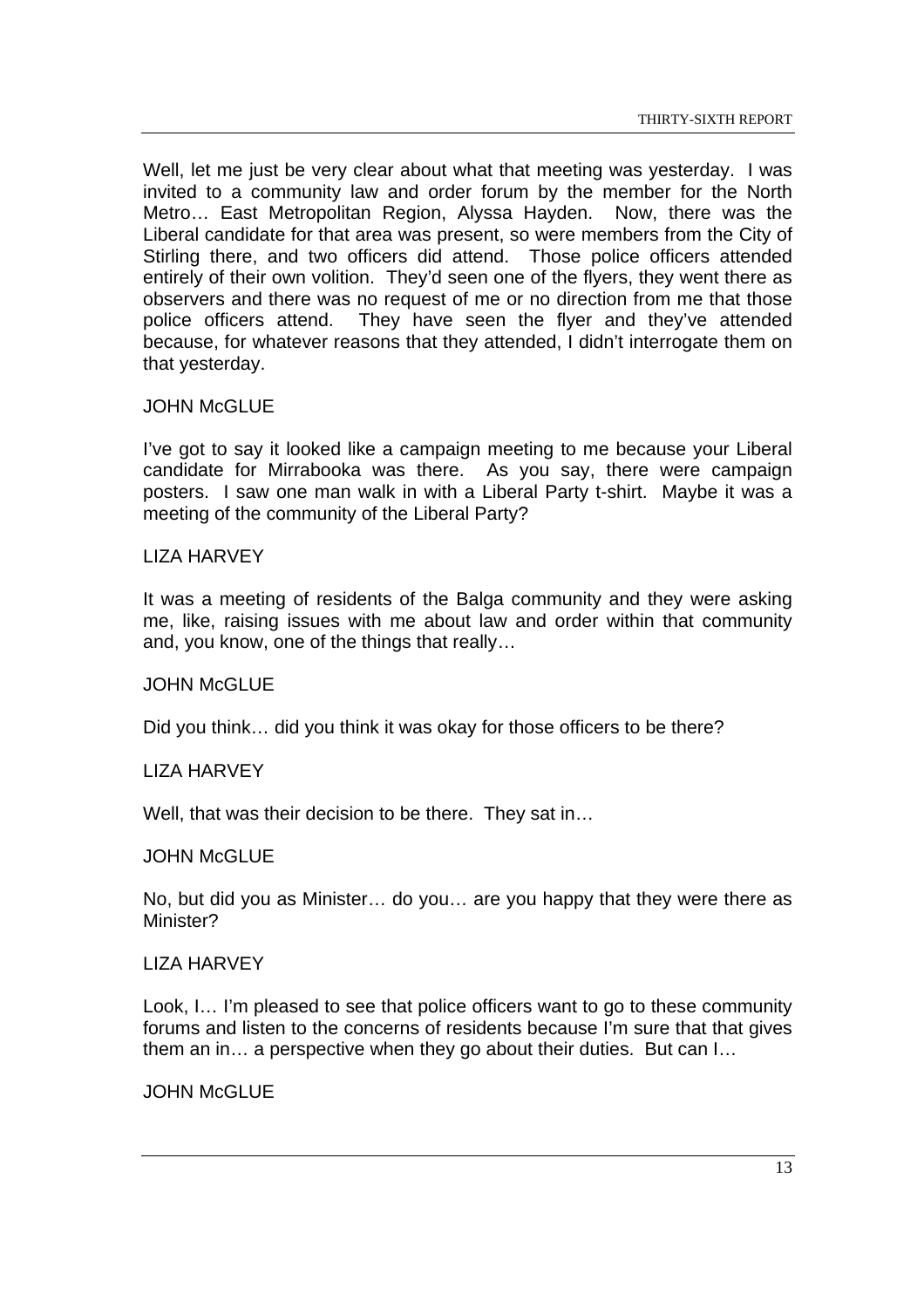But the thing… the thing is Minister, that the Police Commissioner has banned police from attending these community meetings for this very reason, that their attendance would be politicised, and it's happened again. So why would… why would you decide to favour something that's against the wishes and the directive of the Police Commissioner?

# LIZA HARVEY

Well, can I just tell you, John, that I'm advised that WA Police policy does not prevent police officers from attending the forums of the nature of the community forum that I went to yesterday. All that they require is that officers exercise judgement and seek advice when they're asked to provide any commentary. Now, those officers were there as observers and can I also say there is a little bit of hypocrisy in all of this because…

# JOHN McGLUE

But Minister, can I… Minister, before you launch a tirade against the Labor Party, I've got to take you… I've got to take you back to the position that Police Commissioner has explicitly said that he doesn't want police attending these community meetings because they are being politicised but you've got a different view. Why is that?

#### LIZA HARVEY

Well, there's two issues here. The commissioner was conducting his own community forums and Members of Parliament were grandstanding at those community forums, taking up air time, preventing members of the community from expressing themselves. That was the community forums and that was the politicization that the Commissioner was talking about at that time.

Now, these local community forums… you know, and bearing in mind, the reason I'm calling hypocrisy of the Labor Party into play here is that I went down to Capel at the request of Mick Murray, the Member for Collie-Preston who's a Labor Member down there, and I attended a community forum that he convened for his people… his constituents in Capel. Now, the Member for Nollamara, Janine Freeman, convened a community forum and made a direct request that police attend that community forum.

Now, police are… as I understand it the policy doesn't prevent any police officers from attending, the request of the commissioner is that they exercise judgement and that they are circumspect if they make any contribution at these community forums. And I don't think it would be appropriate to pull any police officer from the front line if they go to a community forum. That's not what happened yesterday. You know, those… I was there…

JOHN McGLUE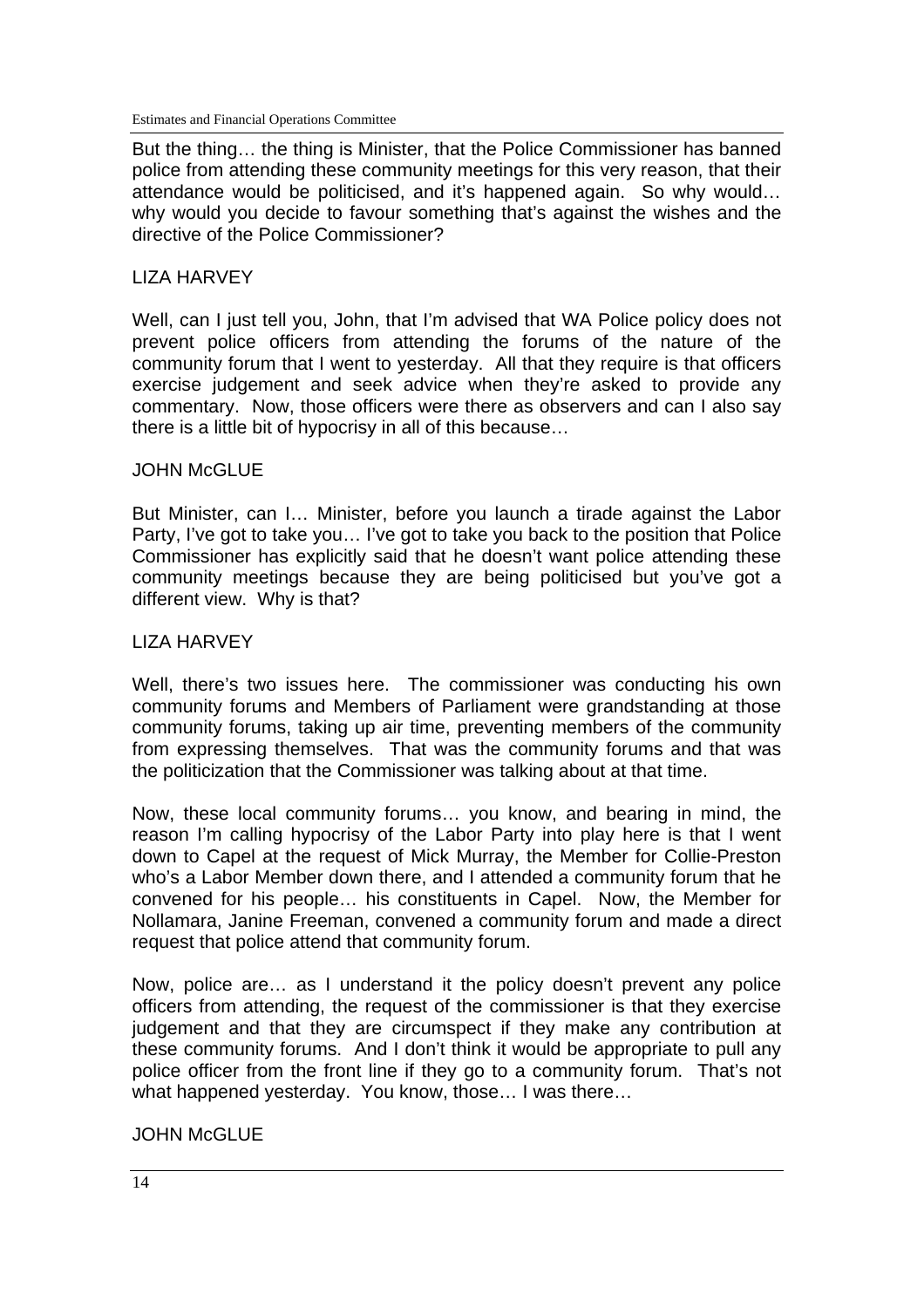And you… and you…

# LIZA HARVEY

… at the invitation of Alyssa Hayden and I fully expect that I will be going to many of these community forums because I get to hear first-hand from people in the community about the law and order issues that affect them.

#### JOHN MCGLUE

No I appreciate that Minister, but… can I interrupt you there and just get you to confirm again that the police… you say they weren't invited to that forum, that they went there of their own volition and they weren't invited by any member of the Liberal Party?

#### LIZA HARVEY

The advice I've received is that the police officers attended of their own accord as observers and that they received information about the forum from a flyer that had been distributed.

#### JOHN MCGLUE

My understanding also is that… late yesterday one of the Assistant Commissioners… sent a missive out to all police officers reminding them to stay away from these community forums. There's quite a difference of opinion between you and the police in relation to this matter, isn't there?

### LIZA HARVEY

Well there does appear to be some confusion out there... you know, but... I think what is important is to go back to what the WA Police policy is, which is… the police policy doesn't specifically prevent police officers from attending the forums…

#### JOHN MCGLUE

Are you aware that the Police Commissioner has banned police from attending these?

#### LIZA HARVEY

I… I'm not aware of that.

#### JOHN MCGLUE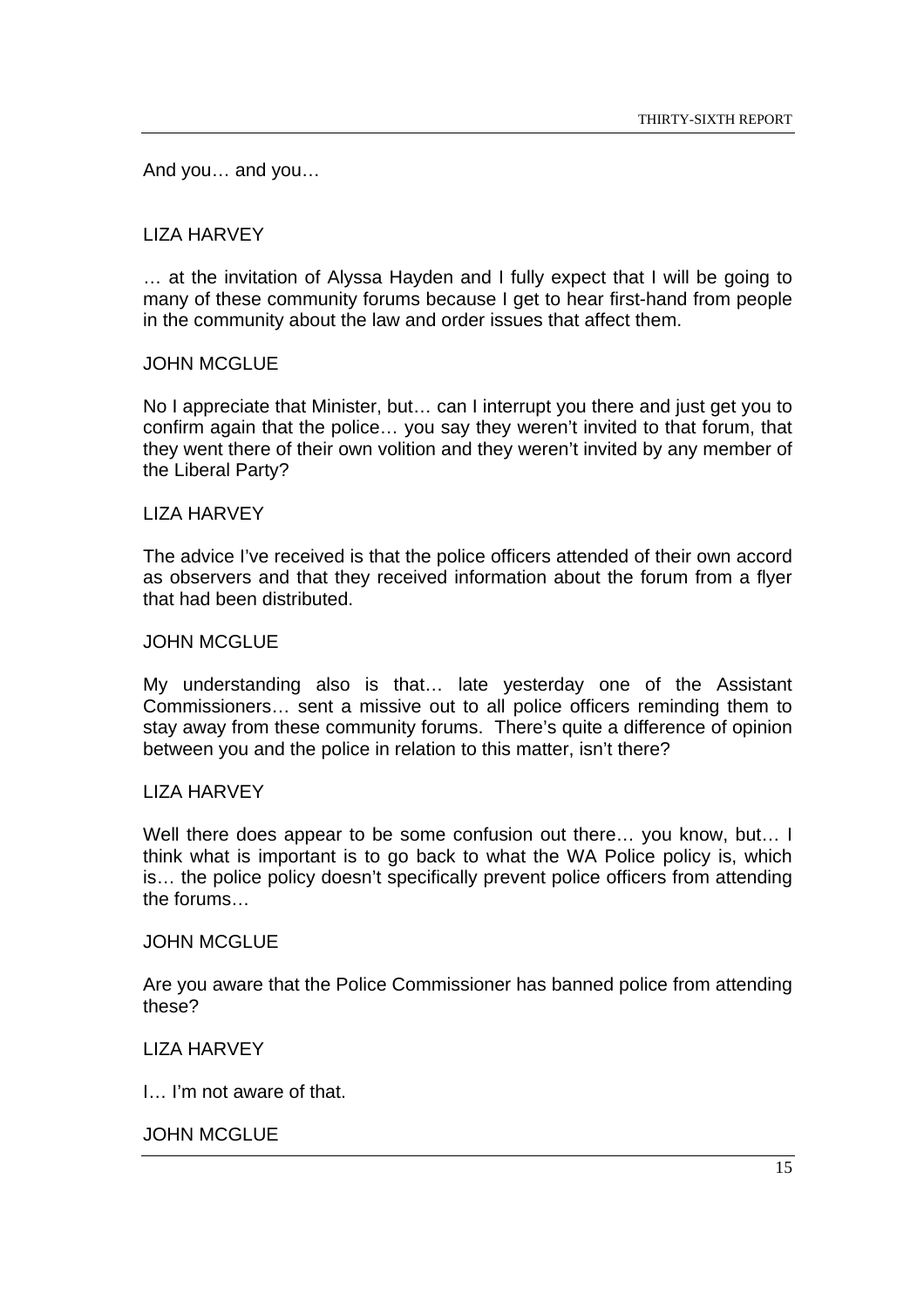You're the Police Minister.

#### LIZA HARVEY

Well… operational matters… are… as to where the Police Commissioner chooses to place police officers is entirely the province of the Police Commissioner. Now…

#### JOHN MCGLUE

Do you think it might be a good idea… of you… that you as Minister go and get a briefing in relation to… what the Police Minister's views on this are?

#### LIZA HARVEY

I'm pretty clear on the Police Commissioner's views. The Police Commissioner's views are… the concern the Police Commissioner has is the same concern that I have, you know, police officers are members of the community… they… they are responsible for maintaining law and order in the community. Now if they choose to go to a community forum on law and order so that they can hear from… from residents of particular areas about their law and order concerns, I don't believe that they should be prevented from doing so. The risk in all of this of course is that somebody's going to arc up and say, 'this is political' because it's being convened by a Labor Member of Parliament or a Liberal Member of Parliament or… you know… it could be convened by a ratepayers group. Now police can…

#### JOHN MCGLUE

…Well Minister… are you going to… are you going to, just finally, are you going to clarify this with the Commissioner and… and let him know that you do want police officers to be able to attend these community forums?

#### LIZA HARVEY

I… I think the decision as to whether police officers attend the community forum needs to be made between the police officers and the Commissioner. Now…

#### JOHN MCGLUE

And I think that decision is already... that... Ilaughsl that deliberation has already happened.

# **LIZA HARVEY**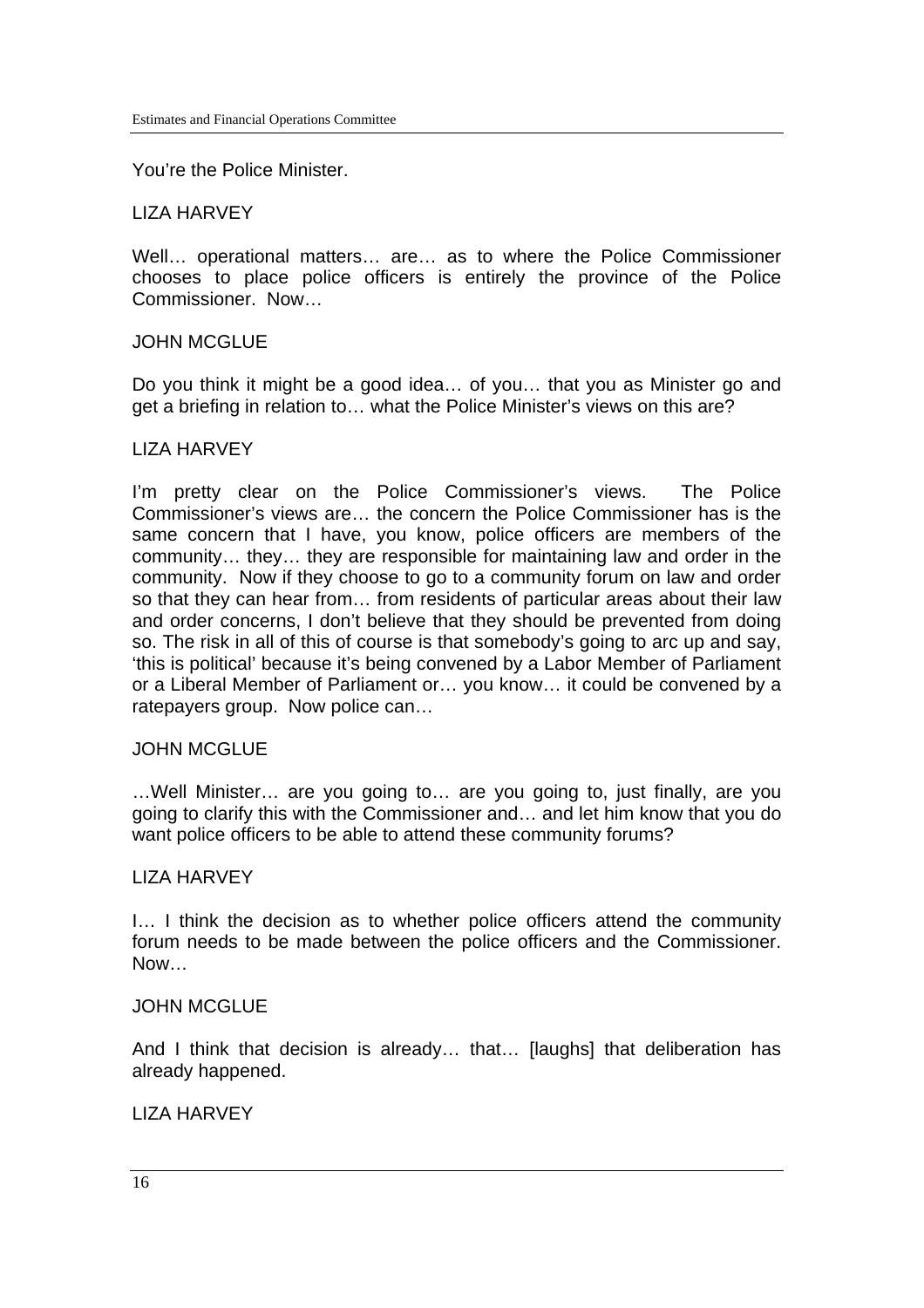Well it... it's... it depends... I... I happen to know that there is a community forum occurring in one of our regional areas where police officers are going to attend because… the police officers have information that they want to impart to the community…

JOHN MCGLUE

Okay.

LIZA HARVEY

…so I don't think that… a blanket ban is the answer here. I think we need to have a look at each particular event on its merits. If it... it's important for the police officers and police officers want to attend, I don't think they should be directed not to attend… but obviously…

#### JOHN MCGLUE

Even if that looks suspiciously like a… a party political campaign meeting?

#### LIZA HARVEY

Well I don't think it would be appropriate for police officers in uniform to attend a fundraising event for any political party. I think that that would be inappropriate. This is a community forum where members of the community are discussing law and order issues and if police officers choose to attend, I think that they would get incredibly confronting information from the community. Now I found that community forum yesterday incredibly insightful, when you hear from members of the community about some of the issues that they are experiencing in the area of law and order, and can I also say…

#### JOHN MCGLUE

Minister… Minister…

#### LIZA HARVEY

… John… that I had… I have had a number of emails from people who attended that forum yesterday, thanking me for attending, thanking me for taking up their issues and thanking me for listening to the issues that they raised and for taking their concerns seriously and I think that that's the important outcome that we need to get and I will continue to attend these community forums in the future, because they are a useful tool.

#### JOHN MCGLUE

Thanks for your time this morning.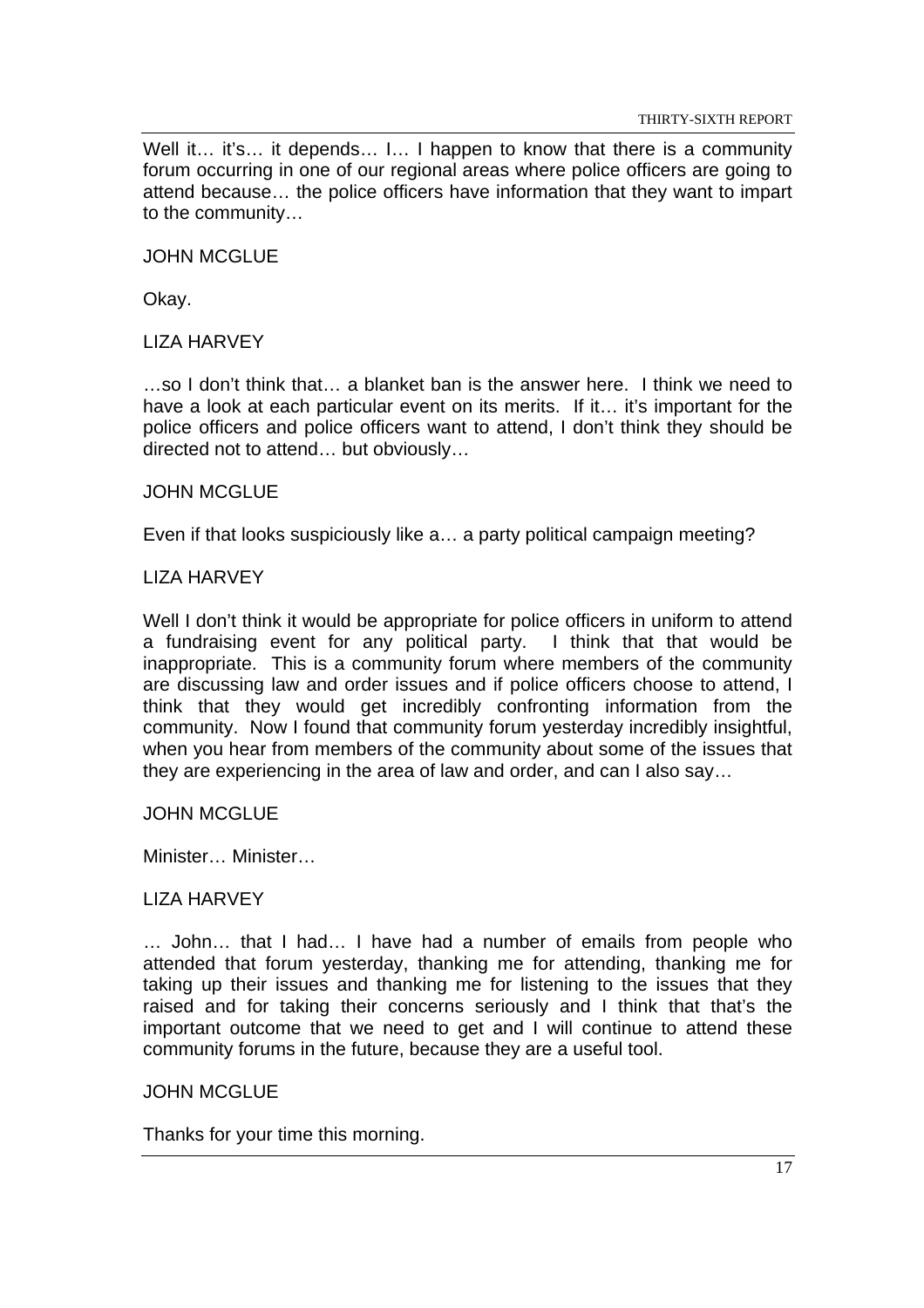## LIZA HARVEY

Thank you John.

#### JOHN MCGLUE

Liza Harvey, the Police Minister, with some pressing issues there, with the police force and I think also with her… personal engagement with the Police Commissioner. That's going to be an interesting conversation between the two of them, I would have thought.

Ends.. gs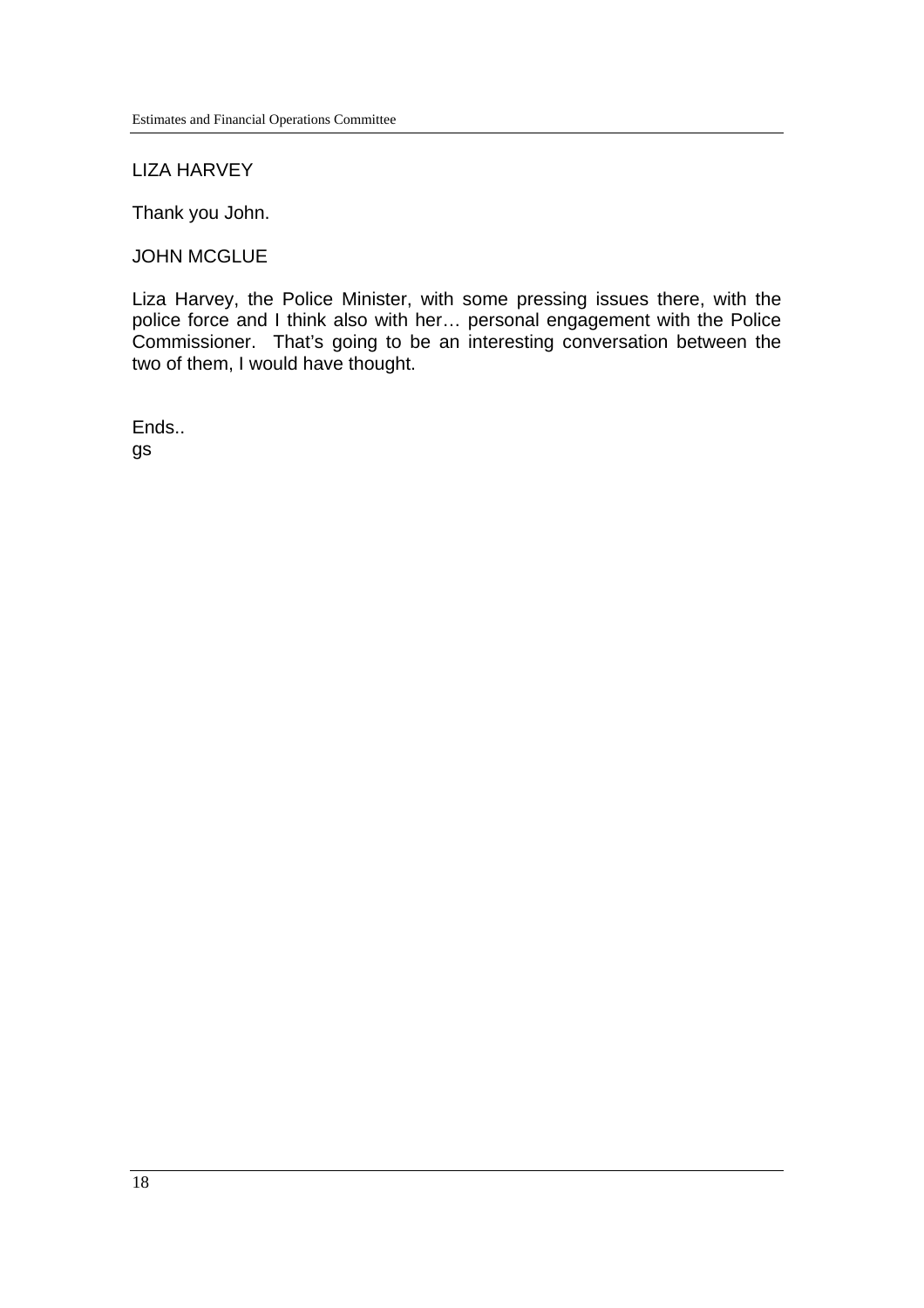# **APPENDIX 3 TRANSCRIPT OF RADIO INTERVIEW WITH THE PREMIER**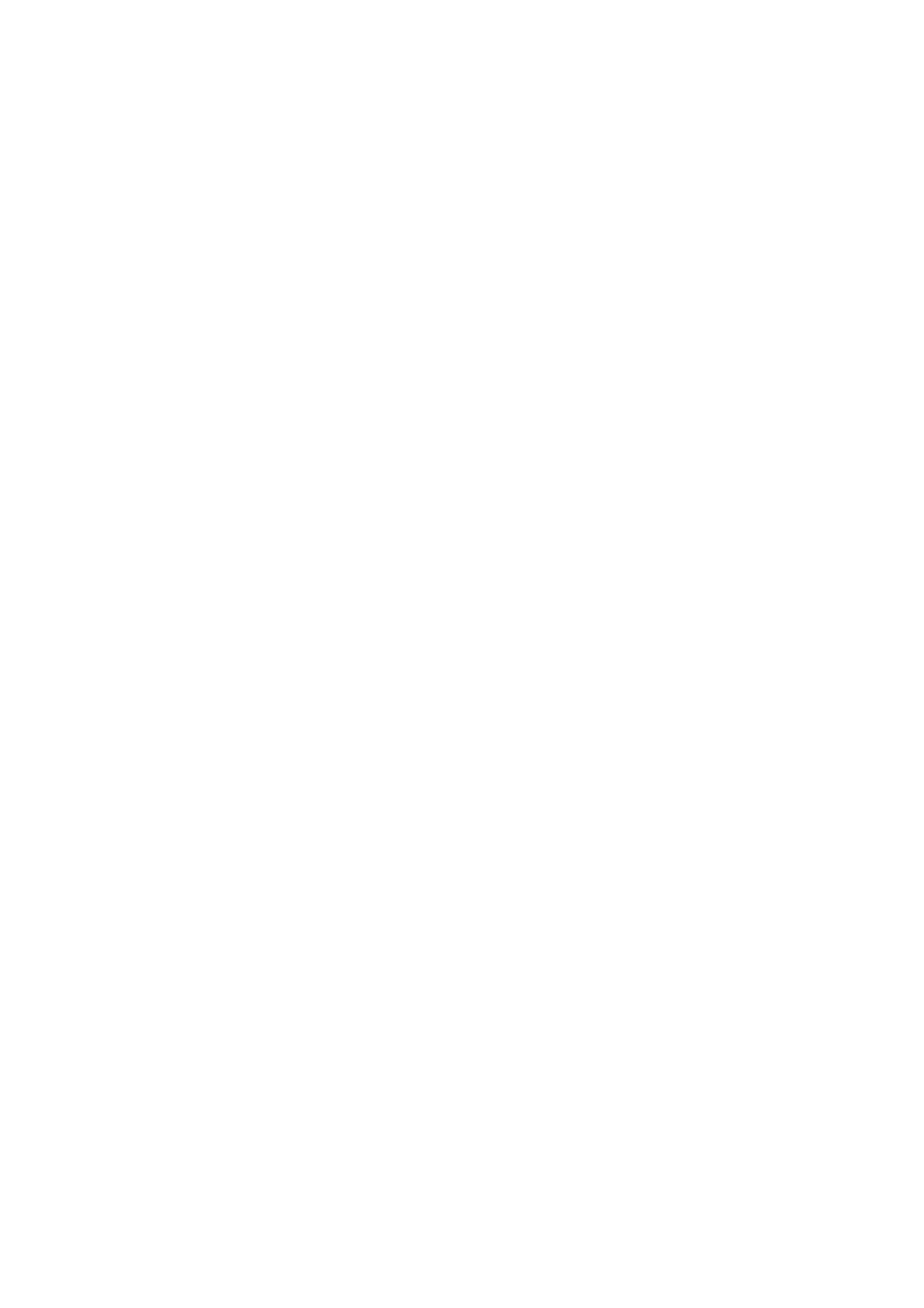# **APPENDIX 3**

# **TRANSCRIPT OF RADIO INTERVIEW WITH THE PREMIER**



Government of **Western Australia** Department of **the Premier and Cabinet** Media Monitoring Unit

| <b>TRANSCRIPT</b> |                                    |  |
|-------------------|------------------------------------|--|
| <b>DATE:</b>      | Wednesday, October 17, 2012        |  |
| TIME:             | 9.05am                             |  |
| <b>PROGRAM:</b>   | 6PR PERTH – Morning (MURRAY)       |  |
| <b>SUBJECT:</b>   | <b>BARNETT - Premier's segment</b> |  |

This transcript is produced for information purposes only. Although all care is taken, no warranty as to its accuracy or completeness is given. It is the reader's responsibility to ensure by independent verification that all information is correct before placing any reliance on it.

# PAUL MURRAY

Premier Colin Barnett's in the studio. [greetings not transcribed]

We had the National Party leader and the State Development Minister, Brendon Grylls, on the program yesterday, talking about progress towards finalisation of the land release for the Ord River project part 2, \$515million of Federal and State funds have gone into that, about 300… over \$300million of State Government funds.

At the start it was all about… my memory is… it was all about a food bowl in the Kimberley. What we find out now is that of the three proponents one wants to grow sandalwood, which is most of the Ord River these days it appears, another wants to grow cotton and the Chinese apparently want to grow sugar.

COLIN BARNETT

Sugar.

PAUL MURRAY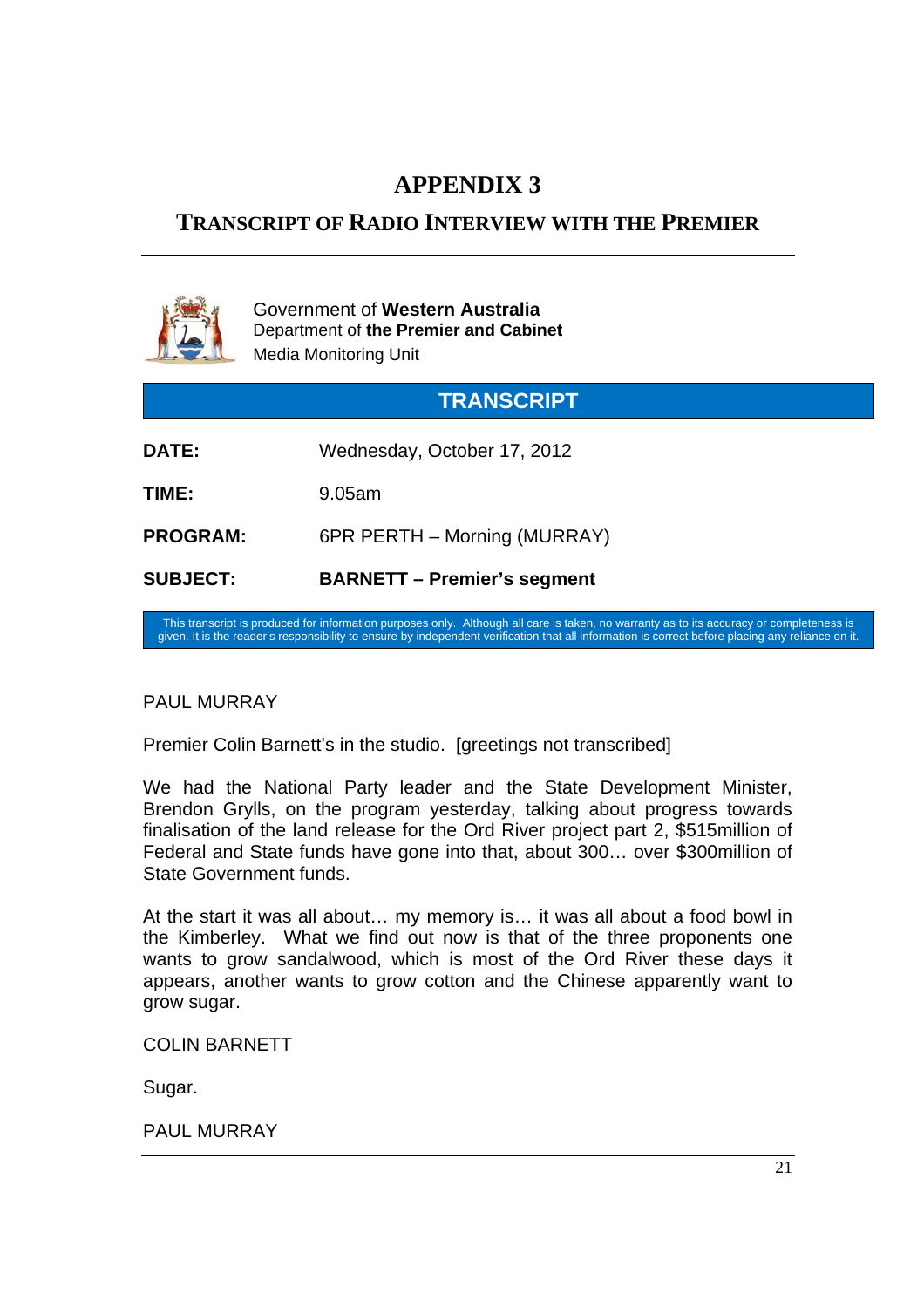I mean what happened to the dream of a food bowl?

# COLIN BARNETT

Oh look I… I don't think that dream is lost at all. It's about large scale irrigation in the north. Stage 1 of the Ord River was opened, I think, in 1972, so it's taken 40 years. The project had stalled for years and this Government now has virtually completed Stage 2 which almost doubles the size of the area, extends the irrigation channels right up to the Northern Territory border, and those channels have been built over size so that the Northern Territory part can be irrigated at a fairly low cost. And I would expect when that happens either the Northern Territory or perhaps more likely the Commonwealth will be asked and will make some contribution to that infrastructure, so some of that will be clawed back.

# PAUL MURRAY

But are you disappointed with the way that it's transpired? There's a heck of a lot of State… of… of taxpayers' funds have gone into this, are you disappointed that the crops that… that the proponents are interested in aren't food crops?

# COLIN BARNETT

Ah, well sugar's food, I don't have any problem with that. And look cotton I think is a generator, a culture product. I wouldn't want to see the Ord get over concentrated with sandalwood. Sandalwood's a very high return crop and in big demand.

# PAUL MURRAY

It ties the land up for 15 years I'm told, as a single purpose crop.

# COLIN BARNETT

Yeah, yeah, it is, it's a long term crop so we'll have to make sure that sandalwood doesn't become dominant up there. I don't think it will, and I was up there fairly recently. There is… there's a fair bit of sandalwood but there's a lot more other diversified horticultural products being produced. But look developing the north is expensive. There's a… there's a range of factors. One, as I said, the over sizing of the channels to service the next stage of expansion. Also construction took place over three years, it was meant to be two. That was a combination of seasonal conditions that made it difficult to get an early start one year, and also some of the Commonwealth environmental approvals on biodiversity took longer than we thought and that meant construction spread over three years.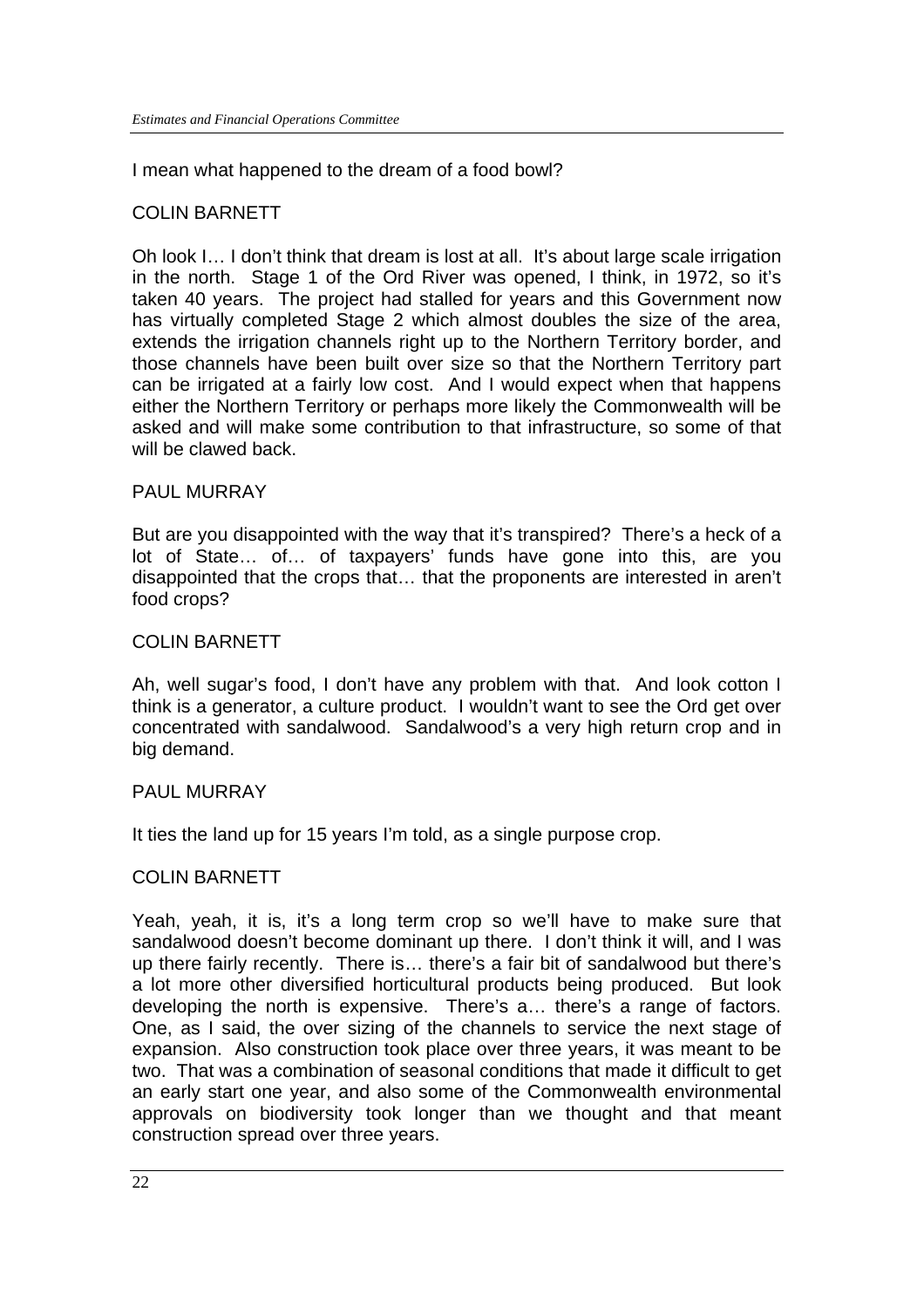So the State's put in roughly \$300million on building the infrastructure, the Commonwealth has put in \$200million and that's mainly gone into, you know, education, health, community facilities. And that was a deal that I struck with Kevin Rudd when he was Prime Minister. I'm pleased with the result and after 40 years we're now seeing the expansion doubling of the Ord River scheme.

## PAUL MURRAY

So you're… you're… you're dangling this food bowl idea in front of us again, you know. It's not… it's not going to just disappear like a mirage or something, is it, and…?

#### COLIN BARNETT

No, no. It's… it's go… and, you know, we would hope that in due course we can see also some development in the Fitzroy Valley. Terry Redman and others are working on development of agriculture from dewatering in the Pilbara, so, you know, after about 40 years of the Ord and the Northern development dream it's starting to happen, but it will always be expensive.

And as I'm sure Brendon probably said to you yesterday, you know, one of the reasons that may be this took a bit longer was that the deliberate policy to train and employ Aboriginal people on this project. It could have got in a group of workers from Perth and done it quicker, no doubt about it, but part of this was skilling up Aboriginal people, and about 90 Aboriginal people working on the project and they will also be landowners as a result of it, so there's a social program in here as well as simply an irrigation project.

#### PAUL MURRAY

Yep. Look I don't think anyone argues with that side of it and I've actually witnessed it first-hand myself. People like Duck Chulung who have actually got blokes who have been on the booze for a very long time, he got them to the job. He picks them up in the morning and takes them to the work, as a consequence I know that their kids are now going to schools, it flows right down through the society in Kununurra which was pretty broken before this, so I think no-one is arguing with that side of it.

I think what we're arguing with is… is this isn't what, in my belief, what the community was expecting out of this project and I wonder whether you're disappointed that… that the proponents are actually coming up with these sort of crops rather than something more in line with what the expectation was.

#### COLIN BARNETT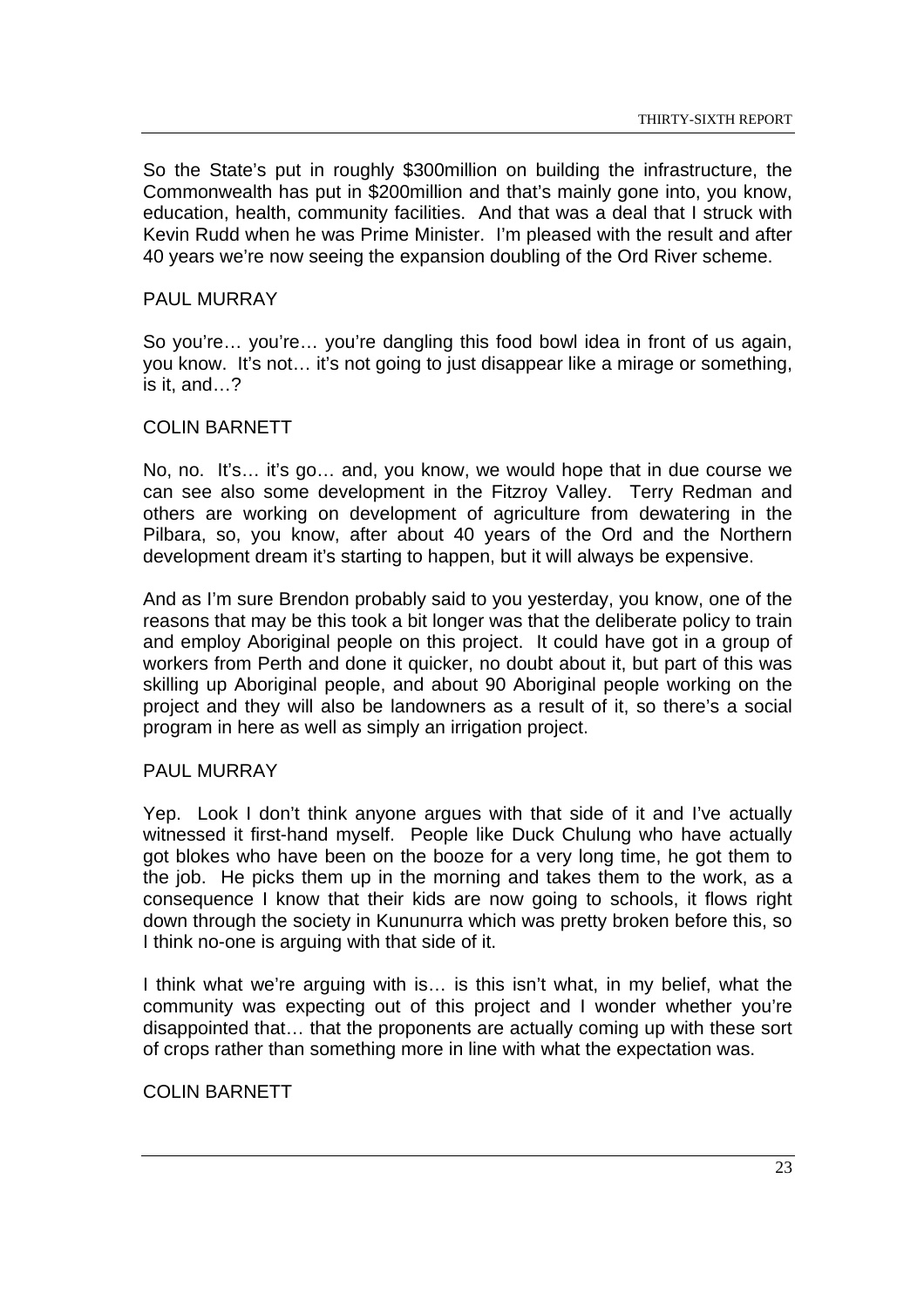*Estimates and Financial Operations Committee*

Oh well… well there's two parts of the land release. There's the broad acre, the large area for large scale and, you know, that's probably going to be either sugar or cotton, well they're traditional world traded agricultural products, I don't have a difficulty with that, but there's also about I think 20 to 30 smaller irrigation intensive farming lots. Now they'll be horticulture, they'll be food production.

#### PAUL MURRAY

One of the three proponents we know is Chinese, that was discussed yesterday with Brendon. I don't think it would be in anyone's interests if it were to go that way of this turning into the sort of xenophobic debate we've seen around Cubbie Station, but are you concerned about that? If... if a very big bit of this project was handed to a Chinese conglomerate would you be concerned about the political ramifications of that?

#### COLIN BARNETT

Ah well I think, if I can say first, Paul, for this Ord Stage 2 to work there has to be on most of the land one large proponent, you know, to get large scale economies of scale and it has to be export orientated.

#### PAUL MURRAY

For those who don't know it's 15,000hectares we're talking about.

#### COLIN BARNETT

Yeah, and that's a large area and that may well be added to by similar area on the Northern Territory side, so… and part of it on a third of Western Australia, I think the Keep River Valley. So there's… it has to be big scale but there are also a significant number of smaller lots that will presumably be owned by Australians. What we're looking at is leasing the land, not selling the land.

#### PAUL MURRAY

Alright. Let's move on to the other big story that's been around and it's been about your attempts to get the budget back… cutback on the budget. You announced a whole lot of cuts, a lot of it would have impacted badly on the Police Service, and what we've seen this week is a backflip on that. I mean I think the public's got some right to be somewhat concerned. You're taking away on the one hand and then giving back on the other. I mean is that a sign of a competent Government? I mean, do you really know what you're doing week in, week out?

#### COLIN BARNETT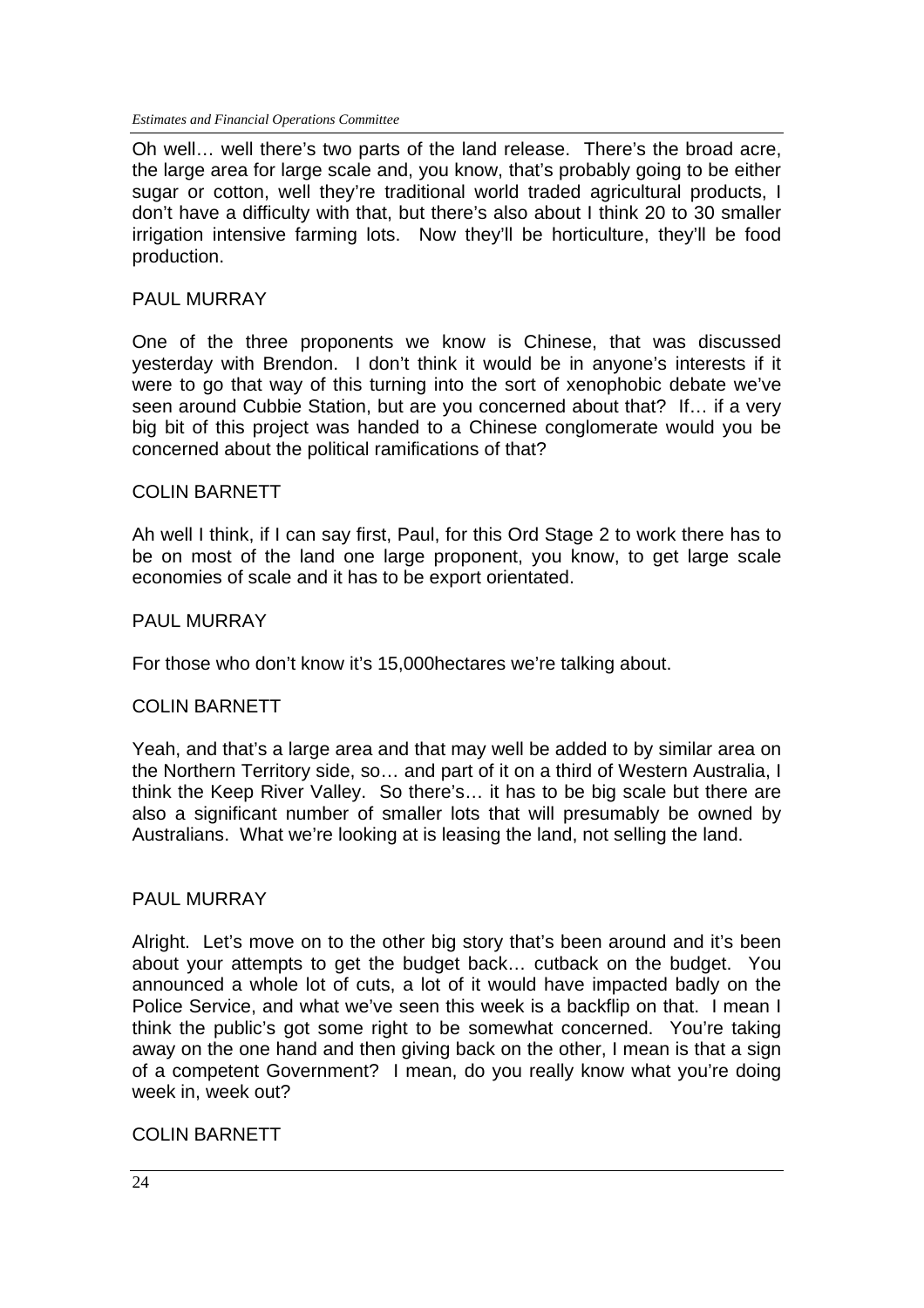Yeah we do. But look can I please explain the way this worked. We had no choice but to tighten the belt across Government, and the reasons, as I think most listeners would know, is the iron-ore price fell, that cost us, you know, 30 odd million dollars for every dollar it falls. The Australian dollar stays high and every cent there's worth about \$60 million to the negative, and at the same time our GST revenue from the… from the Gillard Government has been savagely cut, so we… we've just lost resilience. We have no option but to hold back Government spending when those factors turned against us.

It was an across the board decision and one of those major decisions was not to sack public servants, that is not happening, but what we've said is where there are unfilled positions they won't be filled in the… for the foreseeable future. So it wasn't a removal of people, it was just simply saying those vacancies would be left vacant. Now obviously that would impact on police recruiting but every agency was told, you know, that's the policy. If you can't implement or there's some special circumstance you can come back to Government.

Now a couple of agencies have, one of them being Police. Liza Harvey made the case very forcibly on behalf of Police and it was agreed by the Treasurer and myself and other members of the expenditure committee that that was a valid case and so police recruitment was exempted. Now there may be one or two other exemptions but they will be very limited and very rare and you will not see as a result of these savings any impact on services to the public. They are basically internal to Government.

## PAUL MURRAY

Your new Police Minister went on ABC Radio last week and had a shot at the Police Commission, saying that he was involving in a public commentary about these cuts and that wasn't helpful. All he'd done was to give testimony to a Parliamentary committee. I mean was she out of order in… in that comment?

# COLIN BARNETT

No, Liza Harvey was exactly in order and what you have now is a very strong Police Minister in Western Australia who will follow proper process. And Karl O'Callaghan, like any other chief executive, on matters of budgets needs to work through the Minister.

#### PAUL MURRAY

Premier, he was called before a Parliamentary committee and he gave testimony, I mean that's part of the openness and accountability process.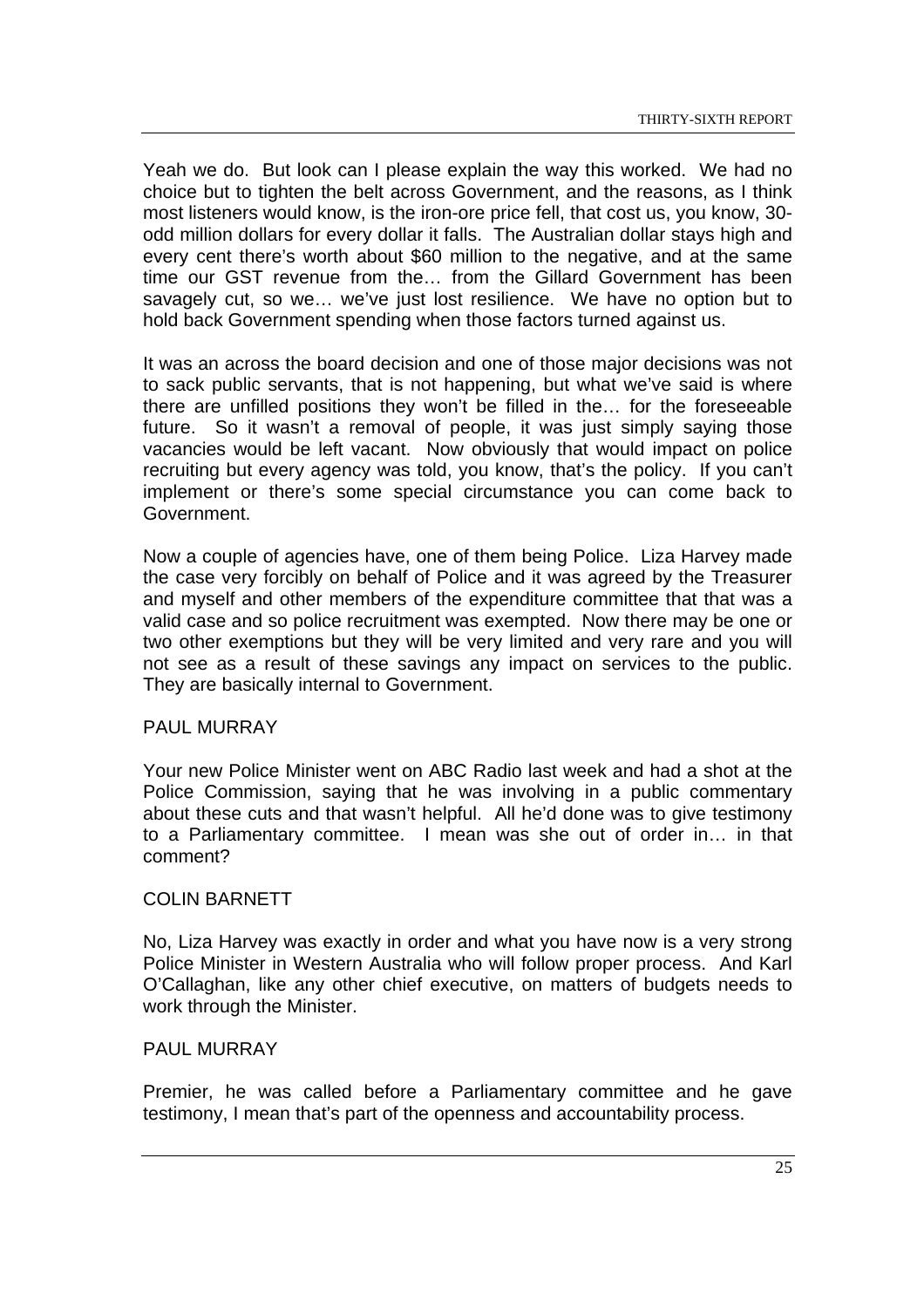*Estimates and Financial Operations Committee*

#### COLIN BARNETT

Yeah, but… but on… on Government finance he's required to work through the Minister.

# PAUL MURRAY

Was she not... should he not have been frank... frank...

COLIN BARNETT

… no, he can… he can answer questions but in making his case he's to work through the Minister, and every other CEO in Government has done that.

#### PAUL MURRAY

But he was called before the committee. What…

COLIN BARNETT

… yeah…

PAUL MURRAY

…what alternative did he have?

#### COLIN BARNETT

Ah well he's… I think he could have handled it in a different way and that's why the Minister gave him a clip around the ears.

#### PAUL MURRAY

It sounds to me like you're saying that public servants should be less than frank with Parliamentary committees?

#### COLIN BARNETT

No I'm not saying that, Paul, I'm saying on matters of budget and Government policy they are to work through their Minister. Now they… they are required to answer questions truthfully but not to run a campaign through the media. Every other CEO in Government has worked through their Ministers, and others like Police, you know, have… have issues, proper issues and they are properly brought through to account. We've made a decision following the work of the Police Minister to exempt Police recruitment, that's fine, and there'll be one or two other exemptions probably made for similar reasons.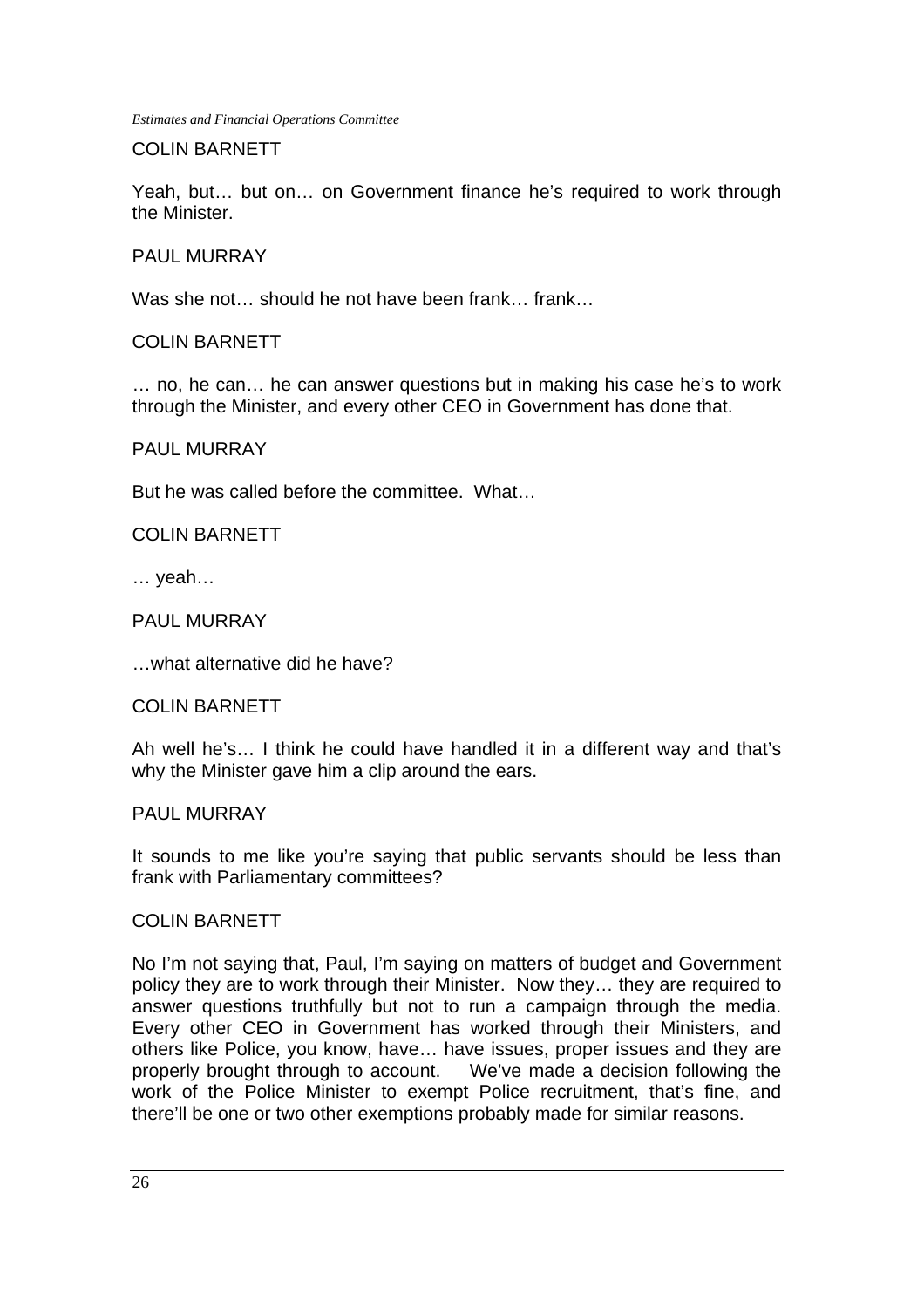# PAUL MURRAY

Are you accusing the Police Commissioner of campaigning through the media against those cuts?

## COLIN BARNETT

I expect every CEO, the Police Commissioner concerned, on matters of Government policy and Government funding, to work to myself and the Treasurer through the Minister.

PAUL MURRAY

Okay.

We'll be back with your calls.

[commercial break]

PAUL MURRAY

Anthony in Wanneroo is first up. [greetings not transcribed]

#### ANTHONY (CALLER)

Yeah, I was just wanting to ask Colin whether he was any plans in mind to help the pensioners' financial... ongoing financial difficulties?

#### COLIN BARNETT

Anthony, well, the main issue I think for pensioners is the value of the pension itself and the… of course that's a Commonwealth Government payment. Many pensioners have benefited, I think, from what the State Government's done, particularly the cost of living payment that we introduced three years ago and also free public transport I know has helped a lot of people.

For pensioners who are in the rental market… the private rental market, I think that's…they are, no doubt, finding it very tough given the price of rental housing but we have tried to compensate for increases in utilities through the cost of living and the public transport… you know, if you're a frequent user of public transport it can be worth up to \$600 or \$700 a year.

# ANTHONY (CALLER)

What about electricity, water, gas. Is there going to be any changes there for the better for pensioners?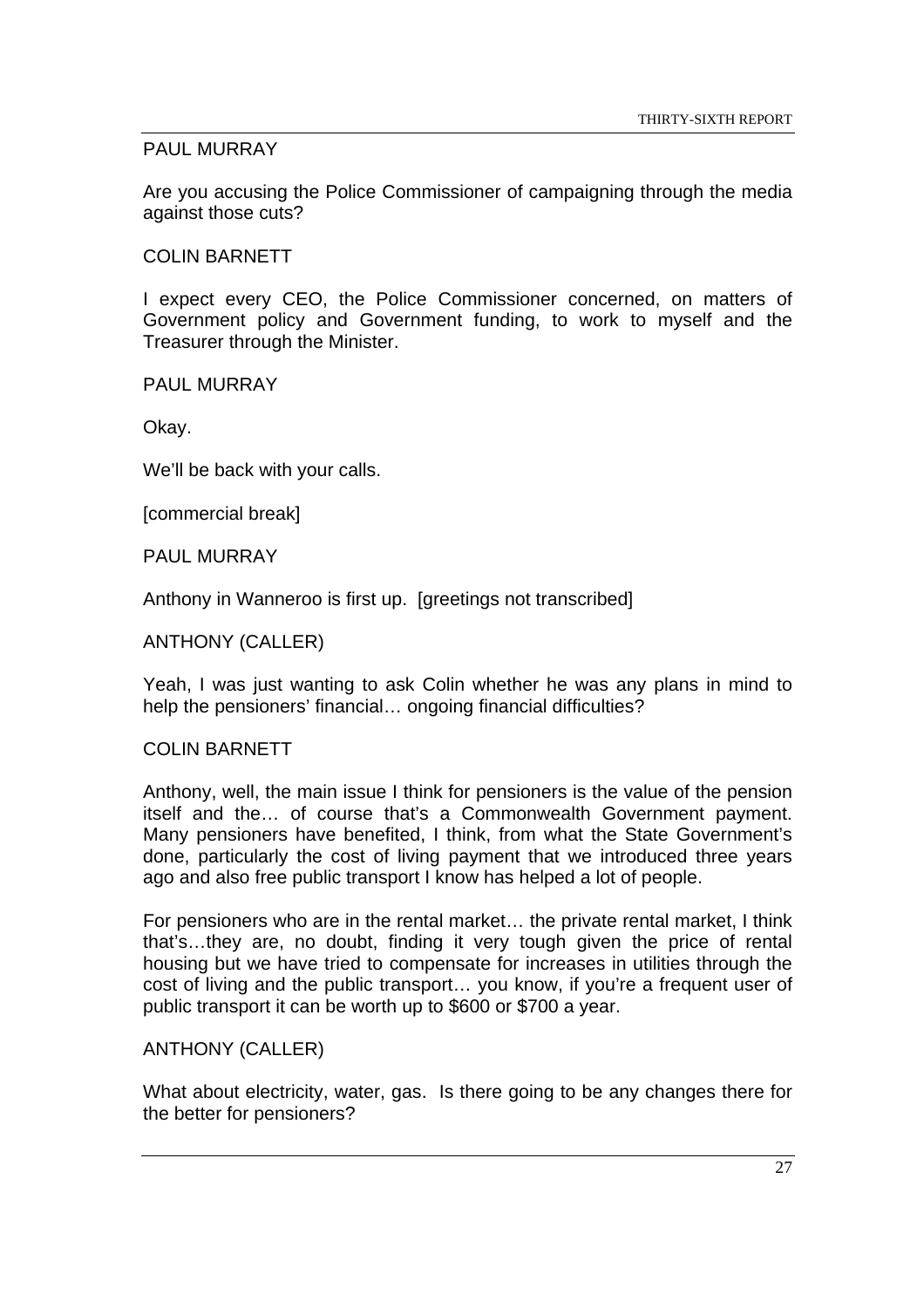#### COLIN BARNETT

Well, the cost of living payment that pensioners receive I think it's now, you know, around 170-odd dollars for a couple and about \$140 or \$150 for a single…

#### ANTHONY (CALLER)

Oh gosh, Colin, that's not going to help too much.

# COLIN BARNETT

Well, it's... it pretty well covers a big part of that increase so, you know, and the price of electricity for everyone has gone up but we introduced that cost of living payment particularly to help pensioners and… and as I said, you know, the free public transport's good. We're looking at perhaps some other measures. But, look, yeah… yeah I sympathise, Anthony, with pensioners and I don't dismiss that at all but I think the thing that Government finds, you know, most troublesome at the moment is that the people that are really doing it tough in our community are young families with perhaps one income and maybe a low to middle income level and, you know, little toddlers at home.

And we're trying very much at the moment to try and help that group within our community. And I think most people who're retired, even if they're finding their budget pretty tough, would probably agree with me. Young families trying to buy a house, trying to raise children, depending on one low income, they are the ones doing it toughest in our community right now.

#### PAUL MURRAY

Thanks for your call, Anthony. [greetings not transcribed]

#### NEIL (CALLER)

There's some great infrastructure programs around Perth happening but one thing that concerns me is income and expenses of running these projects. What are the projected incomes and expenditures for the new Perth stadium?

#### COLIN BARNETT

Look, the…

#### PAUL MURRAY

The… the stadium or the arena, Neil?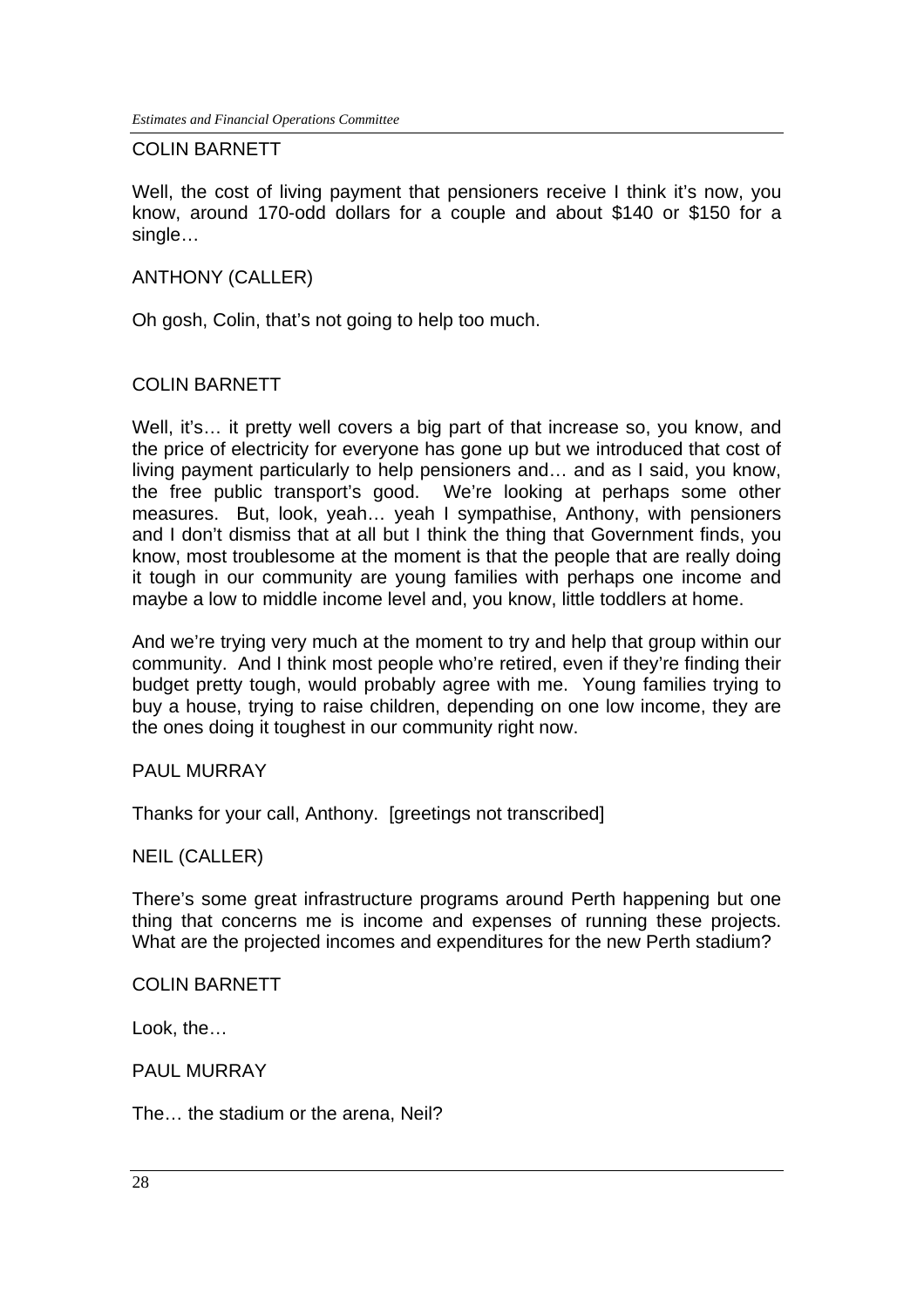# NEIL (CALLER)

The stadium that is to be built for the…

PAUL MURRAY

The footy… the AFL one. Yep, righto.

NEIL (CALLER)

Yes.

COLIN BARNETT

Yeah, look, the stadium… obviously there's massive expenditure in building a world class stadium. The Government meets that cost and basically writes it off. So whoever ends up operating the stadium, obviously the main events will be AFL games but we'll be looking to a stadium management that can also attract a whole range of other events that maximise it. There'll also be convention meeting rooms facilities within the stadium.

NEIL (CALLER)

Mm hmm?

COLIN BARNETT

That will be used. But I... I guess the simple answer is, you know, I don't think anywhere in the world stadiums can ever, sort of, pay their way. There will always be an ongoing Government subsidy toward it and that would be the case for every major stadium in the world.

# NEIL (CALLER)

So what's projected Government subsidy?

COLIN BARNETT

Look, I haven't got that figure…I haven't got that figure on the top of my head but, you know, it's a…it's a piece of public infrastructure, a bit like building a road or a railway or whatever else.

NEIL (CALLER)

Yes.

COLIN BARNETT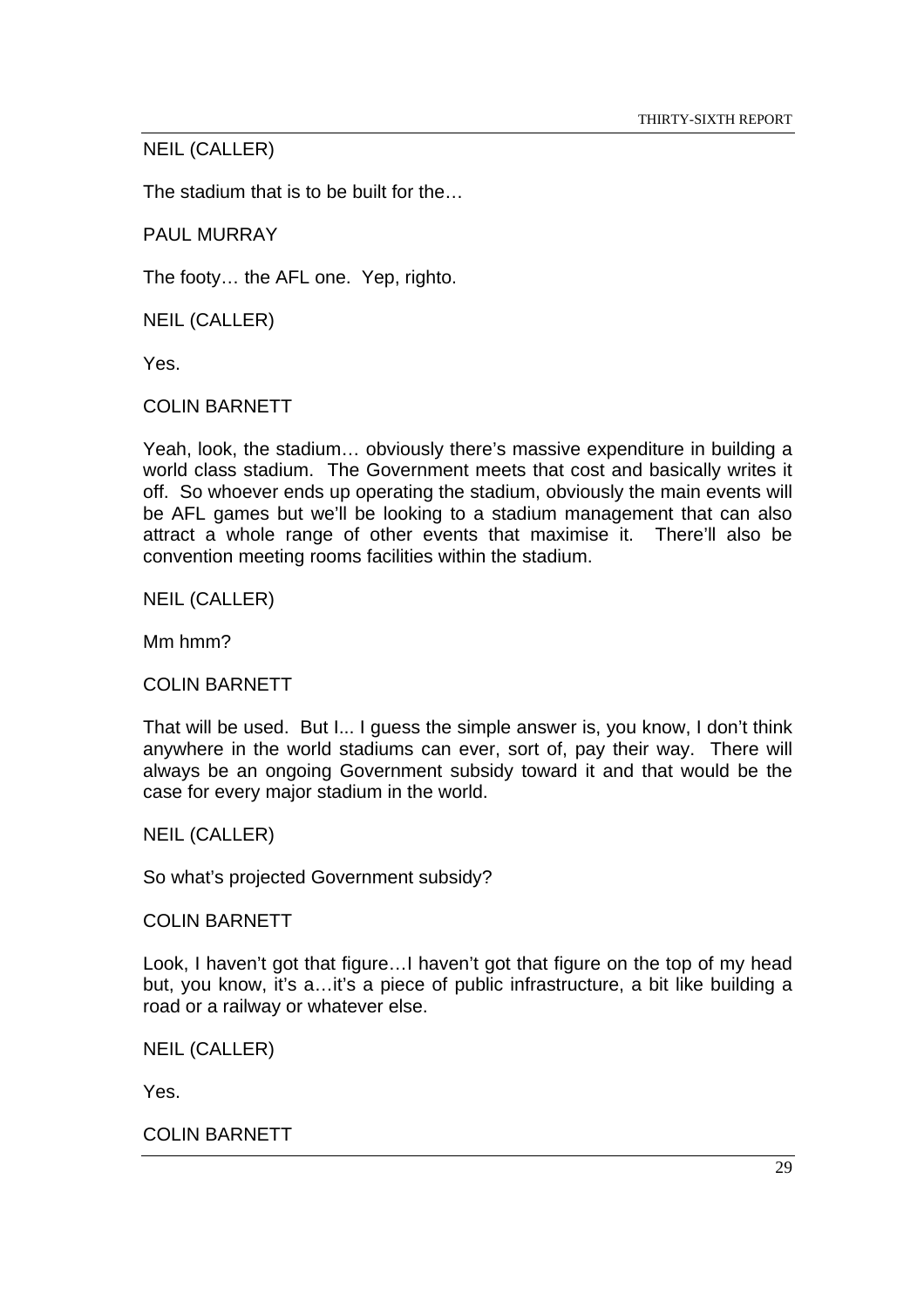And we're managing it well. I think the costs are as… you know, were predicted two years ago. By building it at Burswood allows a whole lot of other activities to take place in there and around it but will it recover from customers? The cost? No, it won't.

PAUL MURRAY

When did the AFL become a charity?

#### COLIN BARNETT

Well, I don't know if they've ever have been a charity.

#### PAUL MURRAY

No.

#### COLIN BARNETT

But they're going to… they're going to…

#### PAUL MURRAY

They're treated like one.

#### COLIN BARNETT

Well, you know, we've written… I've written to both the Commonwealth Government and the AFL and we expect them to each make a contribution. I would expect that Commonwealth Government would make at least \$100 million contribution. That would be less than what is done in the other states but we always get short changed.

#### PAUL MURRAY

But that won't go to operating costs...

#### COLIN BARNETT

No. That'll… that's capital costs.

#### PAUL MURRAY

… the point that Neil raises.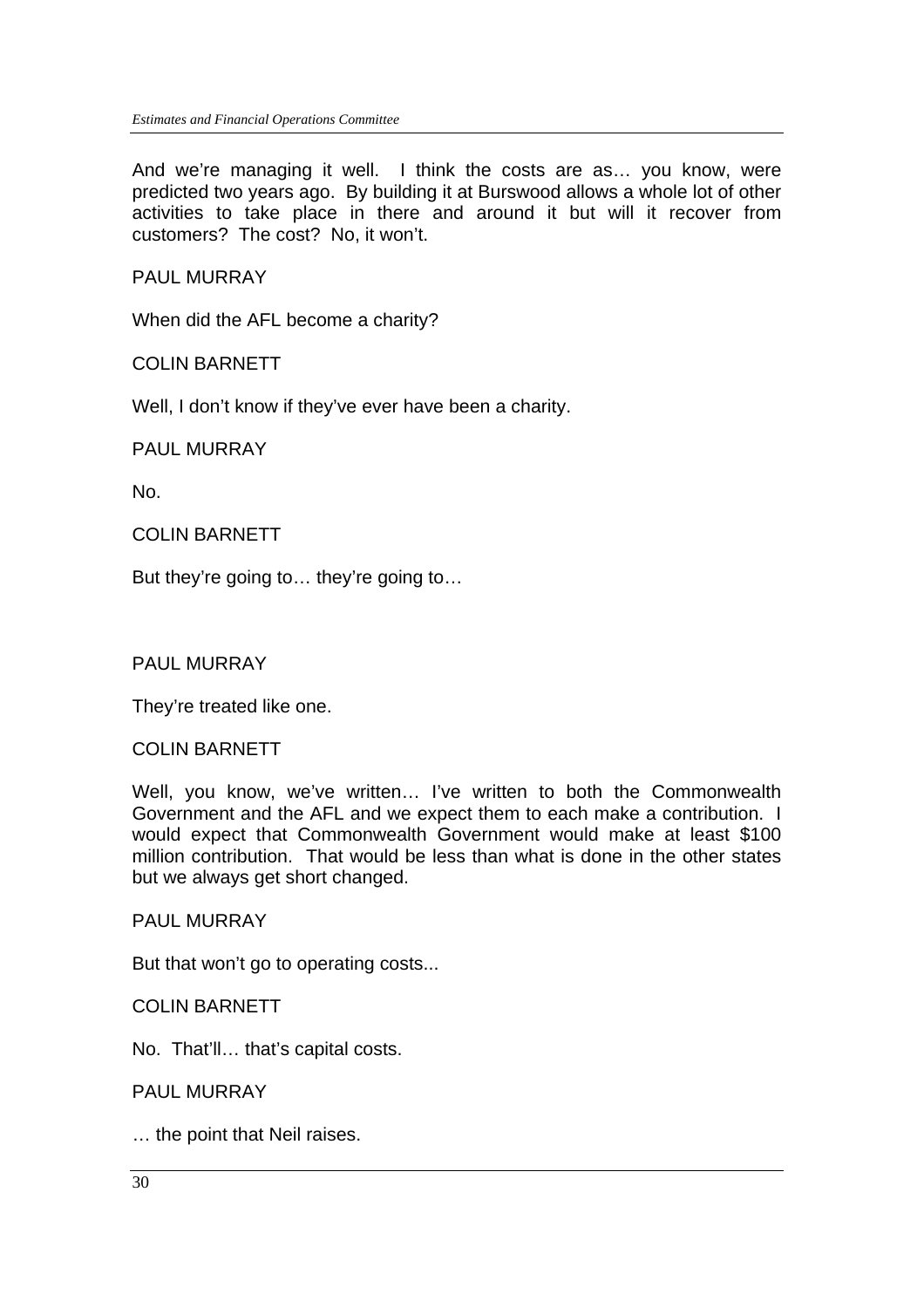# COLIN BARNETT

No but the… the more the capital costs that be… can be covered up front the less will the financing costs of the taxpayer during the life of the stadium.

## PAUL MURRAY

Thanks, Neil. [greetings not transcribed]

#### GORDON (CALLER)

Colin, why have we got the Ord River looks like it's going to be leased by one company only and why… why can't a lot of our own small farmers get a say in all that's going to happen there because it's pretty obvious that this is a version of a fly-in, fly-out operation?

#### COLIN BARNETT

No, Gordon, that won't be the case. The existing, sort of, 15,000 hectares or so of the Ord River is made up of a large number of small farmers. Stage two, which is just about now completed, does bring in one big operator whether it be sugar or cotton and, you know, they will be employing local people including a lot of local Aboriginal people. So it won't go down that way and this has been, you know, probably for the first time maybe in a long time in this State where you've seen an economic and a social and community development project go together.

But this… this will take, we hope, the whole Ord River project in to a, sort of, sustainable and long-term profitable position. I hope with perhaps the new Government in the Northern Territory that the Northern Territory will now come in to the project and it can be expanded again to the other side of the border which will again build up the whole economy of the Kununurra area.

#### GORDON (CALLER)

But... but why…

#### COLIN BARNETT

Yes, look, it's pretty exciting… it's pretty exciting stuff and I know, you know, people… and I don't blame, for example, the Opposition questioning costing and the like but for anyone who has been there and seen that Ord River Dam or seen the irrigation area. I mean this is Australia… a big part of Australia's future and we're going to have to…

#### GORDON (CALLER)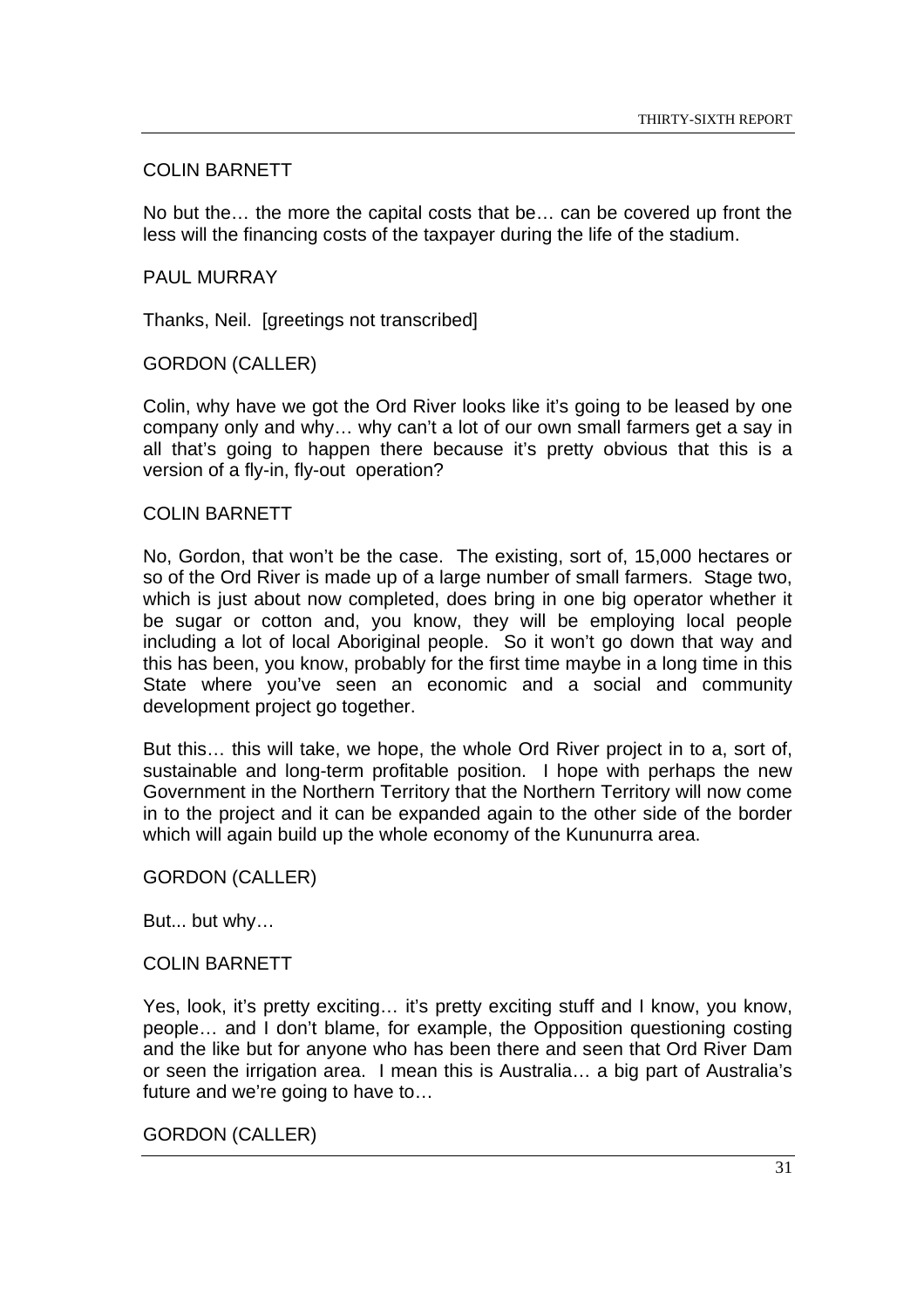Well, I was there just recently myself...

COLIN BARNETT

Yeah.

GORDON (CALLER)

… but I still don't understand why smaller businesses couldn't have an opportunity to lease some of that land.

COLIN BARNETT

Gordon, they will. There'll be about 20 or so small farms, you know, similar to the existing farms and that will be taken up by local and, you know, other farmers. And, you know, I think there'll be a lot of young farmers maybe in the southern part of the State that may well sell up and move up to the Ord.

PAUL MURRAY

[greetings not transcribed]

#### PAUL (CALLER)

I just wanted to find out… recently, I was… over the last 12 to 16 months reported to State Housing a couple of properties that are commonly known in the area that are dealing drugs. And they're actually State Housing or Homeswest. I just wanted to find out from those calls to both police, they sort of say you've got to report it to the State Housing then they've got their… their disruptive behaviour policy which, as I say, still haven't heard anything regarding that.

And this is thing has been going on for 16… 12 months without doubt. Nothing as stopped. I just wanted to find out will those people in those Homeswest homes, if they are caught, which as I say are still running around the clock doing what they do. What actually happens and is there actually something that's followed up from that complaint?

COLIN BARNETT

Yeah, Paul…

PAUL (CALLER)

And can they enter back in to the State Housing system?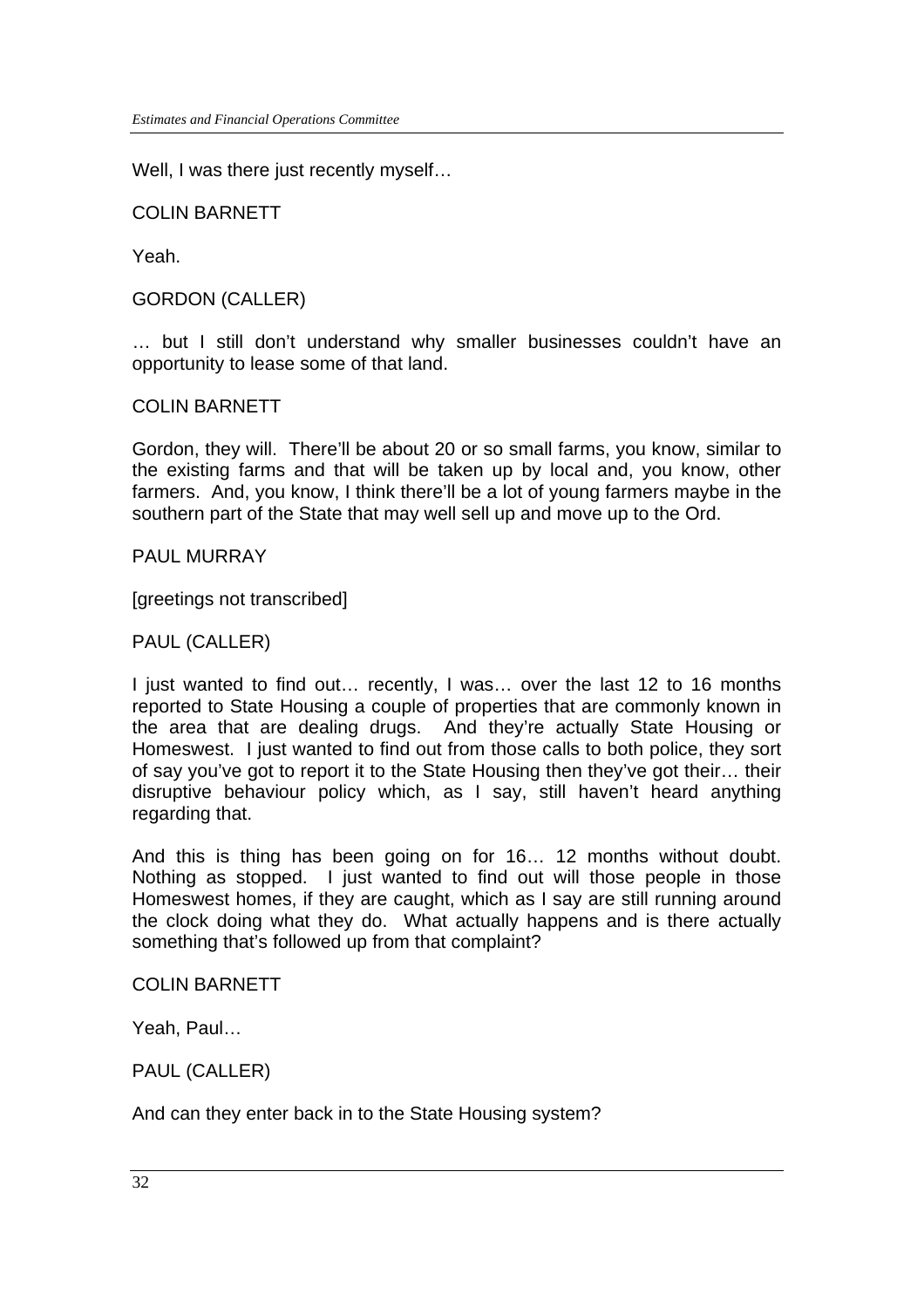# COLIN BARNETT

Yeah, Paul, there has been a significant change of policy and… a sort of a three strikes policy if you like. But if tenants State Housing… in fact any housed in State Housing have three… you know, instances of anti-social behaviour they will lose their right to public housing. In the case of anyone using public housing for drug… either manufacture or sale… I mean they will… they will be kicked out of that public house and they won't get another one. And that's been a policy of this Government.

And, look, it's frustrating I know and, you know, the situation you're talking about is reasonably common. State Housing does work with the police to try and actually catch people out in that… it's become… it doesn't sound very logical but it can be difficult to actually catch people trading in drugs.

# PAUL MURRAY

[greetings not transcribed]

#### PHIL (CALLER)

Just currently… just recently bought a car for the daughter and the purchase price was 15-4 plus \$1600 GST, right? 1700… 17,000. Then to licence the thing it was 400 stamp duty before they'd actually licence it which was another 500 for the year but why are we paying \$400 sales tax stamp duty to you guys when we're… on top of the GST price where I pay the Commonwealth Government?

#### COLIN BARNETT

Well stamp duty, as you say, is a State tax and applies on property and other transactions like vehicles. Not a very popular tax but the State depends heavily on the revenue for that. The GST is not related to stamp duty. I think what you might be thinking about was originally when the GST came in it paid… it replaced re-sale sales tax. Retails sales tax…

#### PAUL MURRAY

No, I think what Phil's saying is that the stamp duty is applied on the purchase price and the GST added in.

#### COLIN BARNETT

Yeah… yeah, on the total price.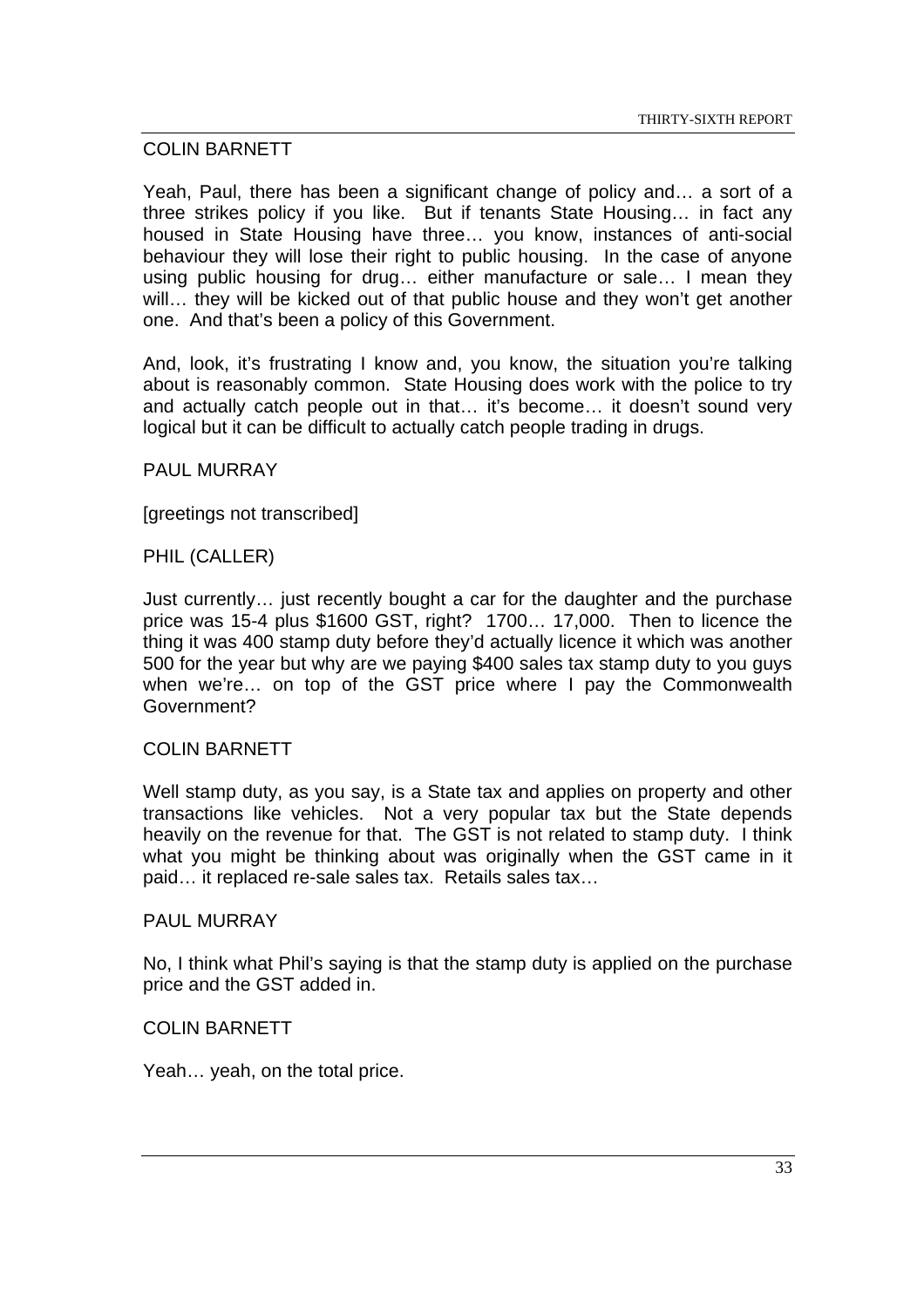*Estimates and Financial Operations Committee*

#### PAUL MURRAY

Yeah.

# COLIN BARNETT

Yeah and look that's a point and that's something the Government's… you know, it's been raised before. Sorry, I misunderstood, Paul. I know that does… that is a tax on a tax and that's something that I guess we've looked at but we don't have, unfortunately, the capacity to significantly reduce State taxes because of our decline in GST. It's as simple as that. I know some people say 'there he goes again complaining about Canberra' but when you go from 72 cents in the dollar to 55 cents in the dollar and 30 cents in the dollar in the two years' time we just don't have the capacity in Western Australia to give the sort of tax concessions that I and others would like to give.

And bear in mind, you know, we've got a rapidly growing population. Another 9,000 kids in our Government schools this year. They've all got to have classrooms, they've all got to have teachers. The other States aren't dealing with that and yet they're keeping an increasing share of the GST.

#### PAUL MURRAY

But it doesn't make a tax on the tax right.

COLIN BARNETT

Yeah, I…

PAUL MURRAY

But I'm not going to argue it again…

COLIN BARNETT

No.

#### PAUL MURRAY

… because we've argued about that many times.

COLIN BARNETT

Phil… Phil's got a very valid point.

PAUL MURRAY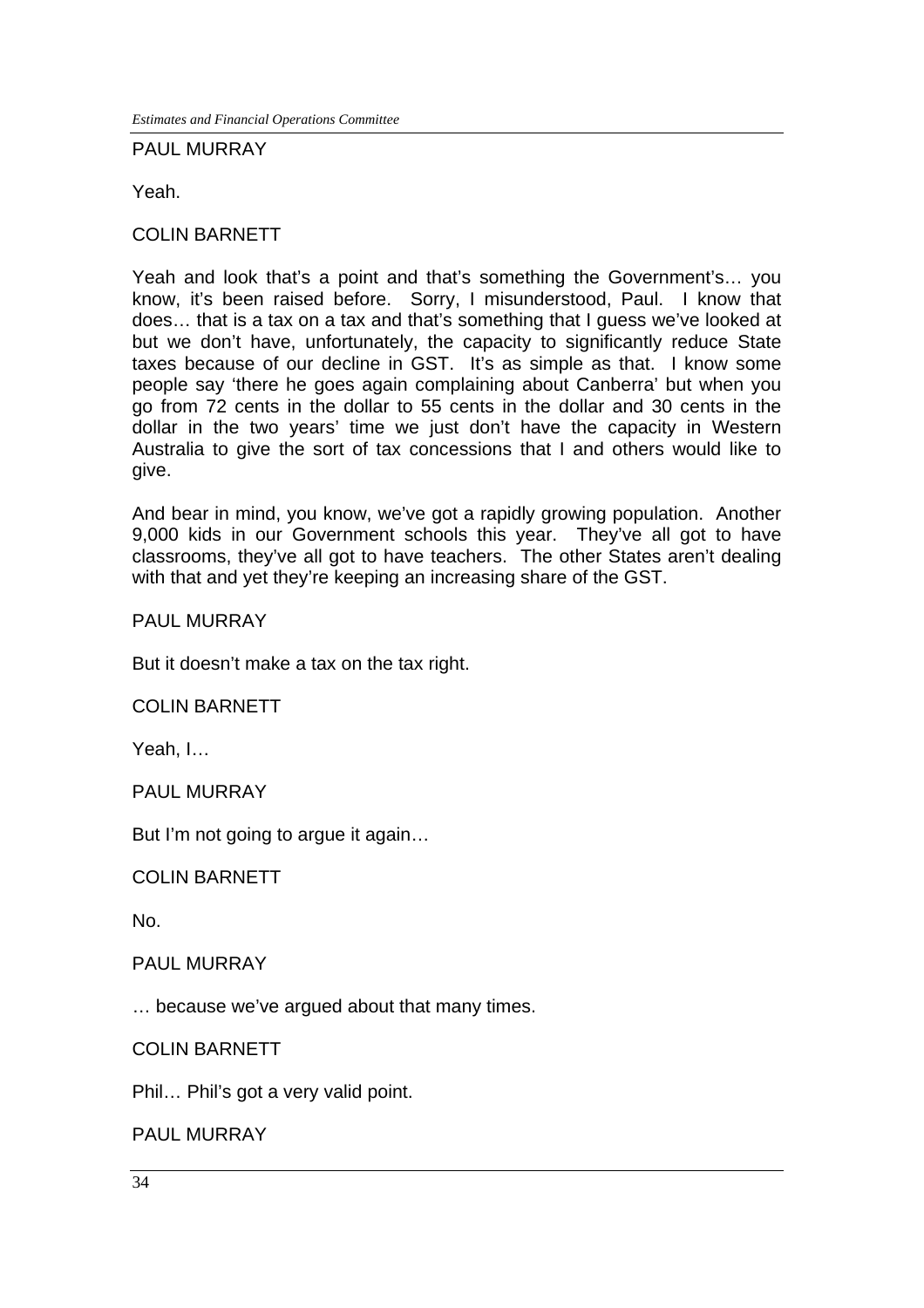Yeah.

COLIN BARNETT

It's a fair point.

PAUL MURRAY

Look, I just want to finish up on this issue. A couple of western suburbs mayors are obviously whipping up a fair bit of antipathy to you personally and to your Government throughout the western suburbs. They've got this group, the Western Suburbs Alliance, had a meeting last week. We know that the mayor of Cottesloe, Kevin Morgan, is going to run against you. The mayor of Nedlands, Max Hipkins, is going to run against Bill Marmion in the seat of Nedlands. Are you concerned about this development? About the political damage they can do to you running up to the election?

#### COLIN BARNETT

Well, I'll take any competitor or opponent in an election seriously and I've had some high profile opponents before so I'm sure that Kevin Morgan will run a strong campaign in Cottesloe and people will have to judge candidates accordingly. But one thing I'll be reminding the electors of the western suburbs about is that this election is about do you want a Liberal Government or a Labor Government. That's the choice and that's what the election is going to be about.

#### PAUL MURRAY

John Hammond last Thursday on this program told us about that meeting that was going to be held at the Cottesloe Civic Centre. Did you go to that?

#### COLIN BARNETT

I did. I turned up to the meeting. I wasn't invited but it was an open public meeting and I turned up to hear what was said. I think many people in the audience were not involved with the Western Suburbs Alliance. They turned up to… to hear the points of view about whether councils should merge or about development assistance panels. I think many of them would have walked away from that meeting, you know, probably very concerned about the way it was conducted. A number of them have contacted me along those lines since.

#### PAUL MURRAY

What was wrong with the way it was conducted?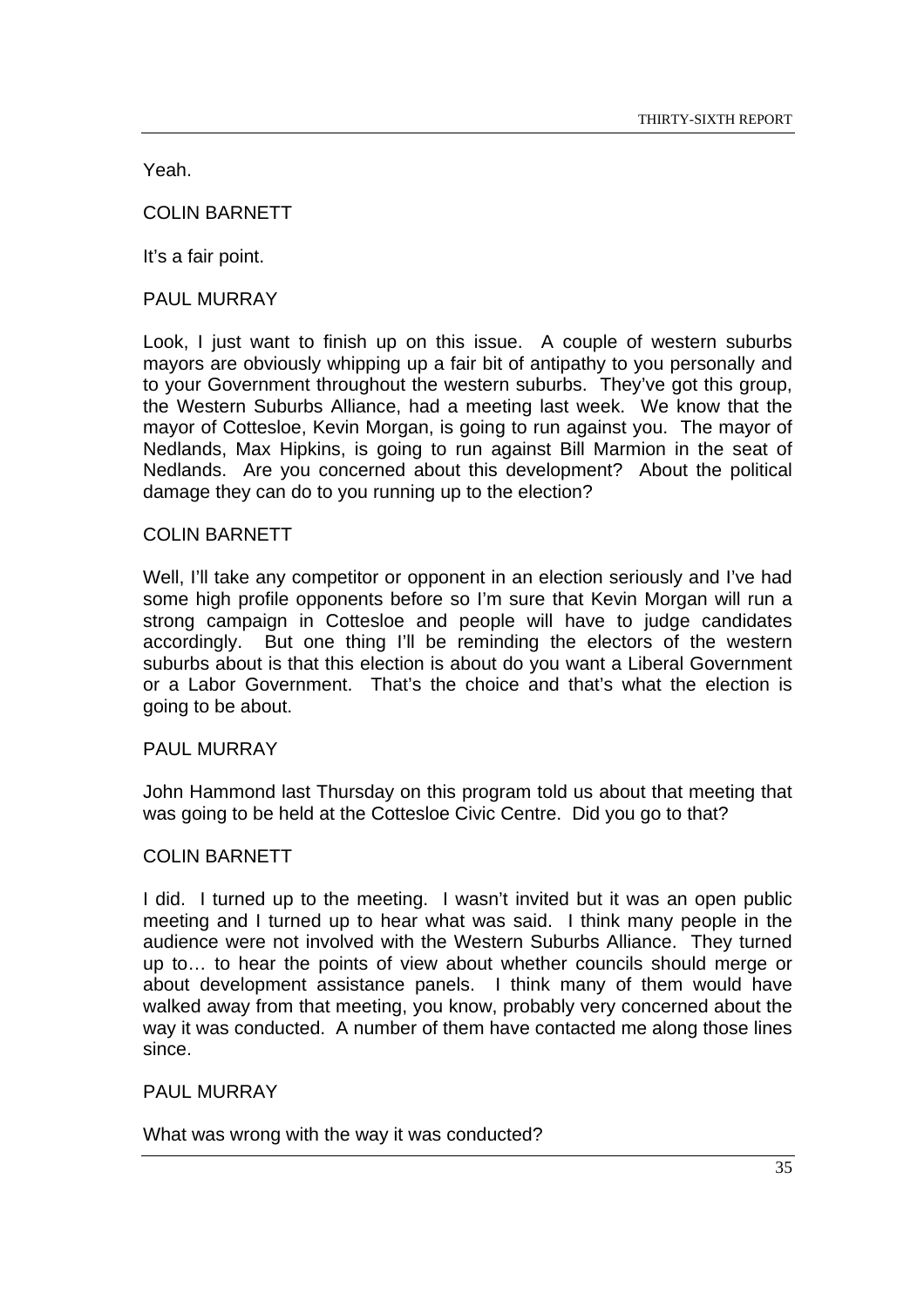# COLIN BARNETT

Well, it was… you know, it was a… it was a meeting, obviously, that was put out as a discussion about mergers and the like but was used as a campaign choice.

#### PAUL MURRAY

Well, they've got high-rise in Cottesloe, the DAPs… the new… the new planning process. They've got a couple of developments, particularly the big Woolworths one on… on the highway. And they've… they're also the group that doesn't like the Perth Waterfront Project very much. And what's the other one? There's another issue as well that they've got in mind.

#### COLIN BARNETT

Yeah.

#### PAUL MURRAY

But there's a… there's a coalition of issues now that… that aren't favourable to your side of politics.

#### COLIN BARNETT

Well, look, there was discussion about those issues and as I was saying Paul, I think many people turned up to listen to points of view on that. But what the meeting was was basically a campaign launch for two candidates. That's what the meeting was about and, you know, I think a number of people didn't enjoy the way that meeting was conducted. I being one of them (laughs).

#### PAUL MURRAY

Did you speak?

#### COLIN BARNETT

No, I wasn't asked to speak.

PAUL MURRAY

Okay. Thanks, Premier.

COLIN BARNETT Thank you, Paul.